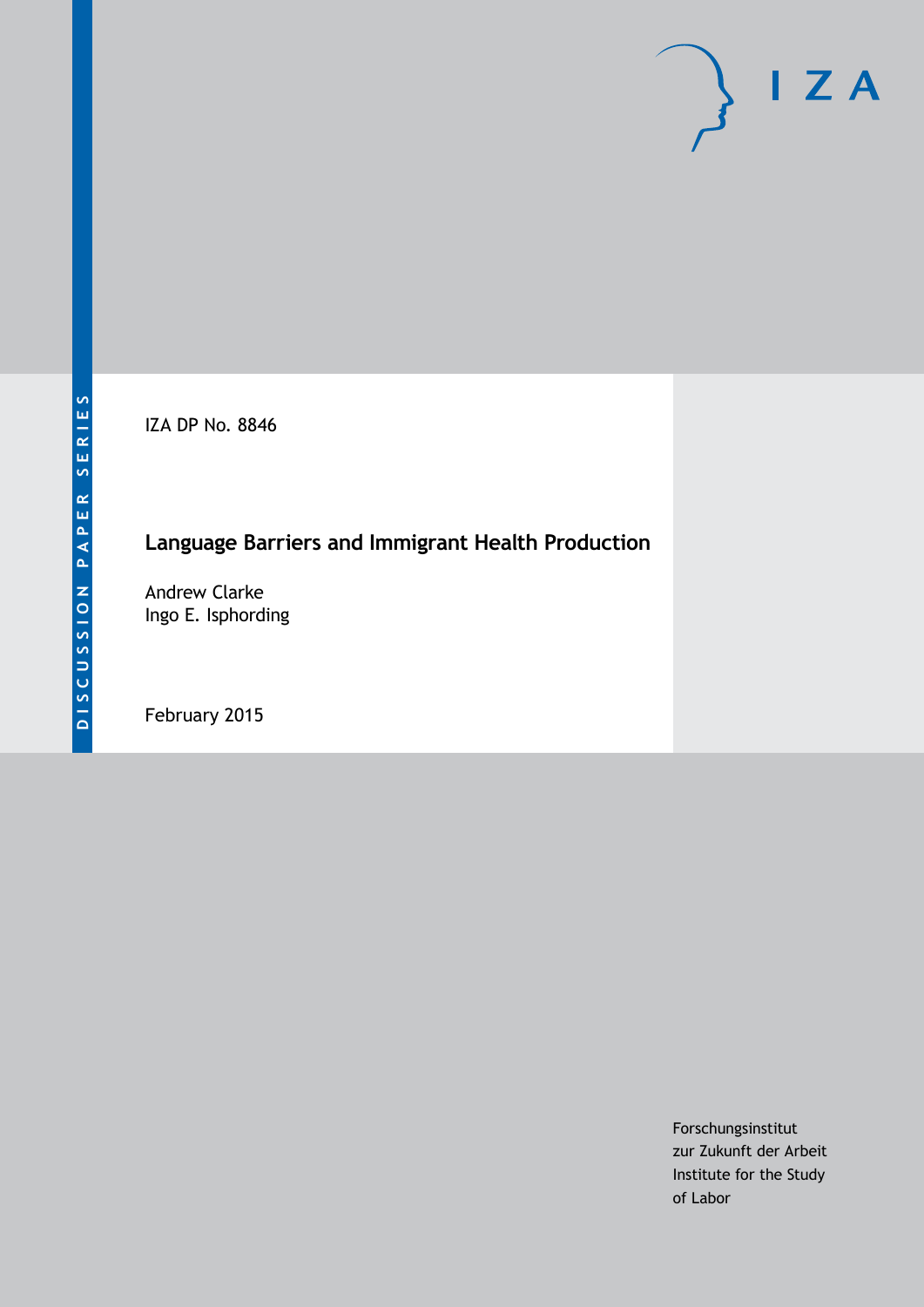# **Language Barriers and Immigrant Health Production**

#### **Andrew Clarke**

*University of Melbourne*

#### **Ingo E. Isphording** *IZA*

Discussion Paper No. 8846 February 2015

IZA

P.O. Box 7240 53072 Bonn Germany

Phone: +49-228-3894-0 Fax: +49-228-3894-180 E-mail: [iza@iza.org](mailto:iza@iza.org)

Any opinions expressed here are those of the author(s) and not those of IZA. Research published in this series may include views on policy, but the institute itself takes no institutional policy positions. The IZA research network is committed to the IZA Guiding Principles of Research Integrity.

The Institute for the Study of Labor (IZA) in Bonn is a local and virtual international research center and a place of communication between science, politics and business. IZA is an independent nonprofit organization supported by Deutsche Post Foundation. The center is associated with the University of Bonn and offers a stimulating research environment through its international network, workshops and conferences, data service, project support, research visits and doctoral program. IZA engages in (i) original and internationally competitive research in all fields of labor economics, (ii) development of policy concepts, and (iii) dissemination of research results and concepts to the interested public.

<span id="page-1-0"></span>IZA Discussion Papers often represent preliminary work and are circulated to encourage discussion. Citation of such a paper should account for its provisional character. A revised version may be available directly from the author.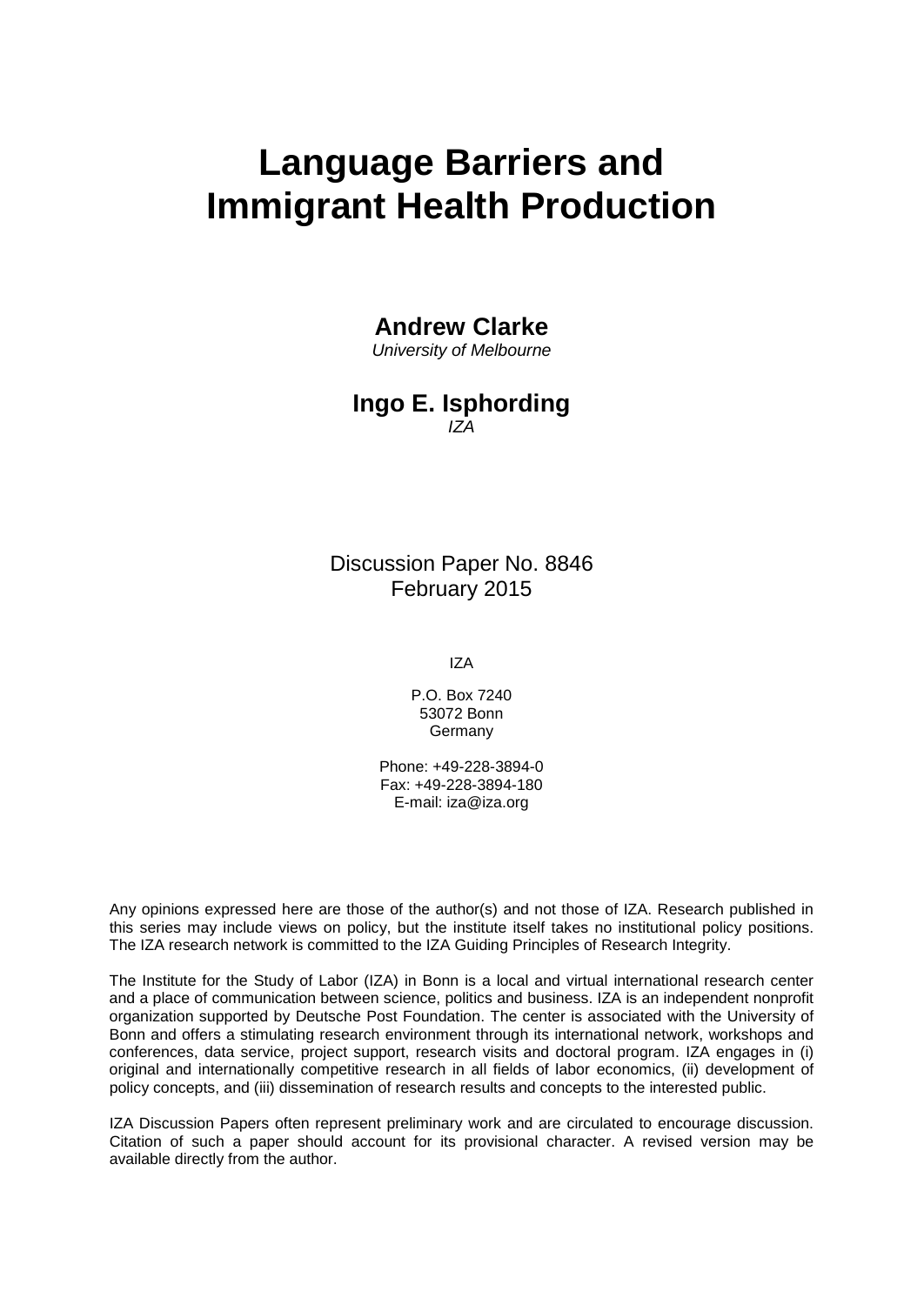IZA Discussion Paper No. 8846 February 2015

## **ABSTRACT**

## **Language Barriers and Immigrant Health Production[\\*](#page-1-0)**

We study the impact of language deficiency on the health production of childhood migrants to Australia. Our identification strategy relies on a quasi-experiment comparing immigrants arriving at different ages and from different linguistic origins by utilising a measure of differences along a continuous range of linguistic distances. Our main results indicate a large negative effect of English deficiency on physical health that is robust to a range of different specifications. In the presence of considerable non-classical measurement error in selfreported language proficiency, our results provide lower and upper bounds for the true effect of English deficiency on health of one half and a full standard deviation in the health score respectively. The empirical analysis is framed in terms of a Grossman model which indicates a twofold role of language skills in health production: language deficiency directly affects the efficiency of health production and indirectly affects access to health inputs. We provide some suggestive evidence on the relative importance of these distinct roles.

JEL Classification: F22, I12, J24, J61

Keywords: international migration, language skills, health

Corresponding author:

Ingo E. Isphording IZA Schaumburg-Lippe-Str. 5-9 53113 Bonn Germany E-mail: [isphording@iza.org](mailto:isphording@iza.org)

We thank Mathias Sinning for his initial input and contribution, the participants of ESPE 2014 in Braga, and seminars in Jena and Hannover for helpful comments. This paper uses unit record data from the Household, Income and Labour Dynamics in Australia (HILDA) Survey. The HILDA Project was initiated and is funded by the Australian Government Department of Social Services (DSS) and is managed by the Melbourne Institute of Applied Economic and Social Research (Melbourne Institute). The findings and views reported in this paper, however, are those of the author and should not be attributed to either DSS or the Melbourne Institute.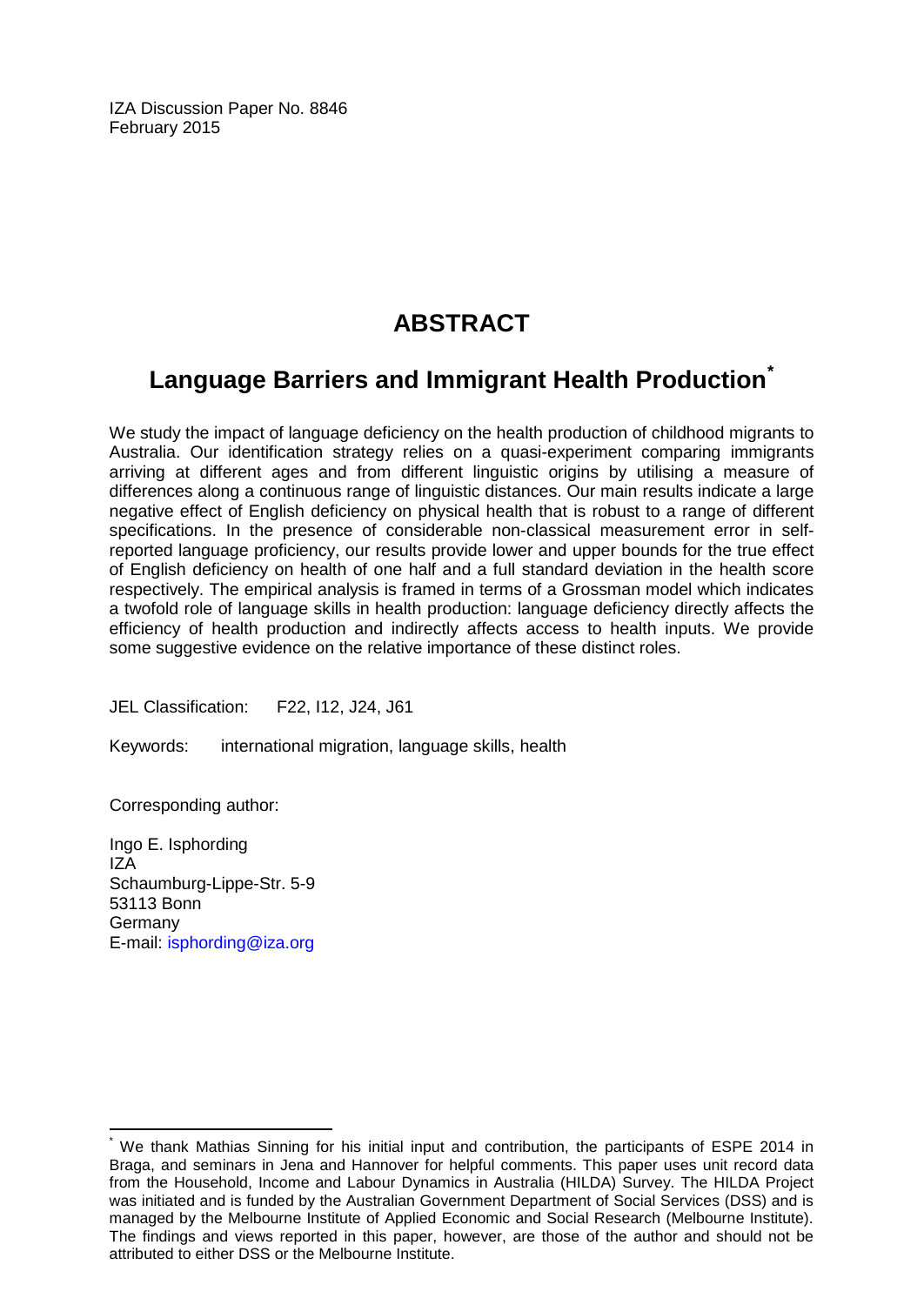## **1 Introduction**

At the individual level, good health outcomes for the foreign born are both a requisite and an outcome of successful integration into their host country society and provide an important indicator for the well-being of the immigrant population. While at a more aggregate level, the health status of the immigrant population has large fiscal implications, shaping the net impact of immigration.

A crucial channel through which the health of immigrants is affected during their residence in the host country is the acquisition of the destination language. Although there is a large epidemiological literature providing empirical evidence for the association of low literacy with inferior health outcomes, there is only limited evidence on the causal mechanisms.

These causal pathways may be summarised in terms of two main effects. First, language proficiency affects the access to inputs into health production such as access to jobs that pay higher wages and involve greater safety. Language skills are also associated with improvements in the efficiency of health production either by raising the marginal productivity of the inputs to health production (productive efficiency) or by allowing a more efficient combination of the inputs to health production (allocative efficiency). These efficiency gains can involve a greater ability to interact with the health system and a greater ability to process health information.

Despite a solid theoretical foundation for a causal effect of language skills on health, empirical studies will find it difficult to quantity the magnitude of the causal effect because language skills are endogenous. First, confounding variables, such as immigrant's access to social networks, which are correlated with both language proficiency and health, generate an omitted variable bias in the estimated return to language skills on health. Second, immigrant incentives to accumulate language skills will depend, at least partially, upon the expected payoff in terms of labour market earnings to language proficiency. This itself will likely depend upon an individual's latent health stock, producing causality from better health to language proficiency. Third, when language proficiency is self-reported, measurement error in language skills might be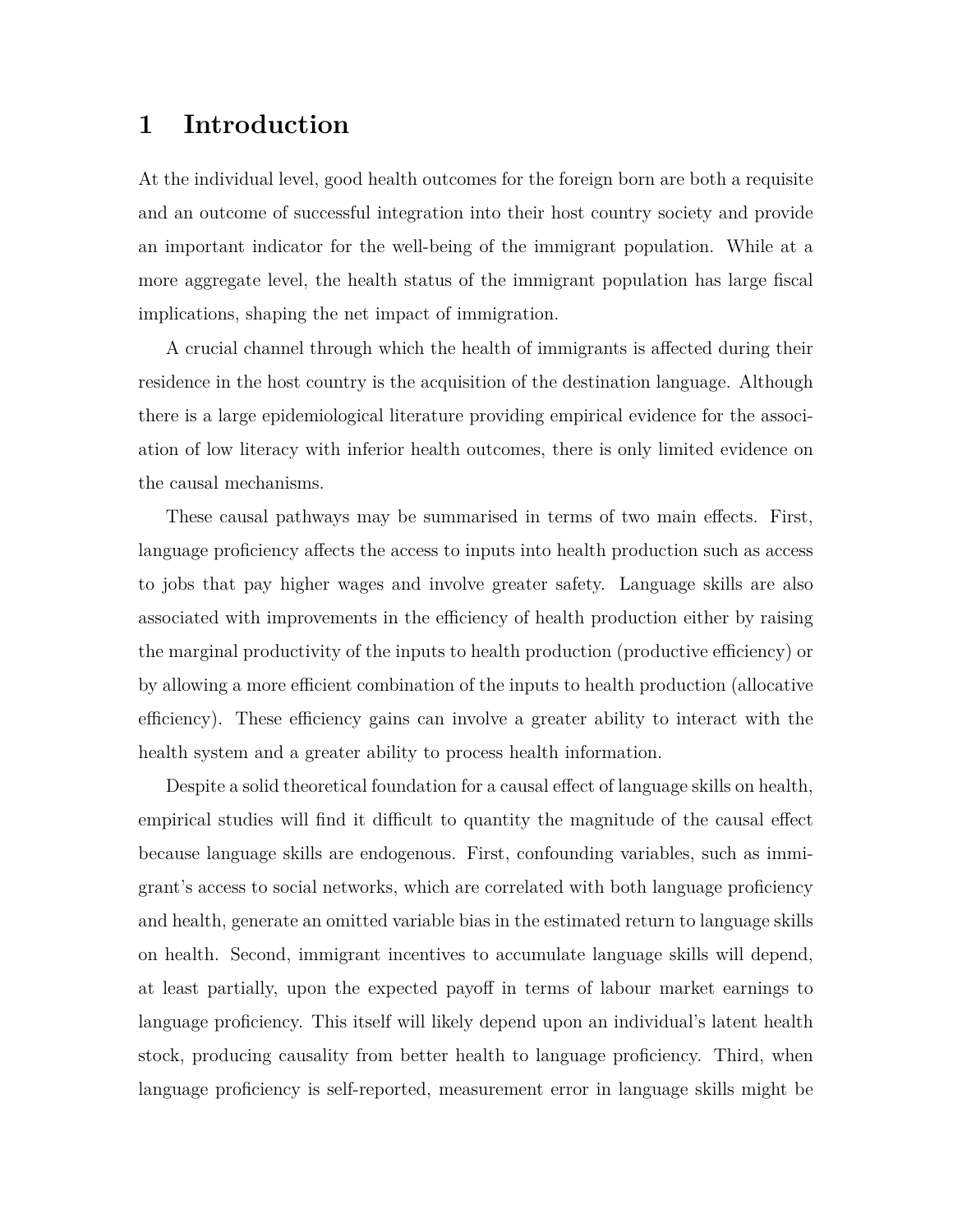considerable and will lead to a downward bias in the estimated return to measured language skills on health (Dustmann and van Soest, 2001).

In order to identify the causal effect of language proficiency on health, we construct a quasi-experiment based on a systematic decrease in the ability to learn new languages during childhood. The linguistically based 'critical period hypothesis' implies there is no age-dependent relationship in language outcomes if the age at first exposure to a new language is before the onset of a distinct threshold. If the age of exposure to a new language occurs after this threshold there is a decay in the capacity to learn the language. Moreover, the steepness of this decay depends on the dissimilarity between the home and host country language. For example, relative to immigrants whose first language is linguistically distant to the destination language, linguistically close immigrants face lower costs of acquisition (in terms of effort) from a later exposure to the destination country language with an age at immigration profile in language acquisition that is less pronounced (Isphording, 2014). The identification strategy exploits these differences, across linguistic backgrounds, in the systematic decay in the ability to learn new languages during childhood.

This strategy follows in spirit the strategy of Bleakley and Chin (2004), who use a control group design comparing immigrants from English- and non-English speaking countries at different ages at arrival. Compared to their approach, we offer an important contribution. Instead of using a simple control and treatment group design by distinguishing between English and non-English-speaking countries of birth, we apply a measure of subtle differences along a continuous range of linguistic distances. Pooling together immigrants from non-English-speaking countries of birth masks a large amount of heterogeneity in the costs (effort) of language acquisition. Obviously, European immigrants, who exhibit a closer proximity in linguistic background to English speakers than Asian immigrants, face lower costs of language acquisition. Relying on a continuous measure of linguistic distances derived from comparative linguistic research, our identification strategy combines information on both linguistic background and the timing of migration during childhood to derive an instrumen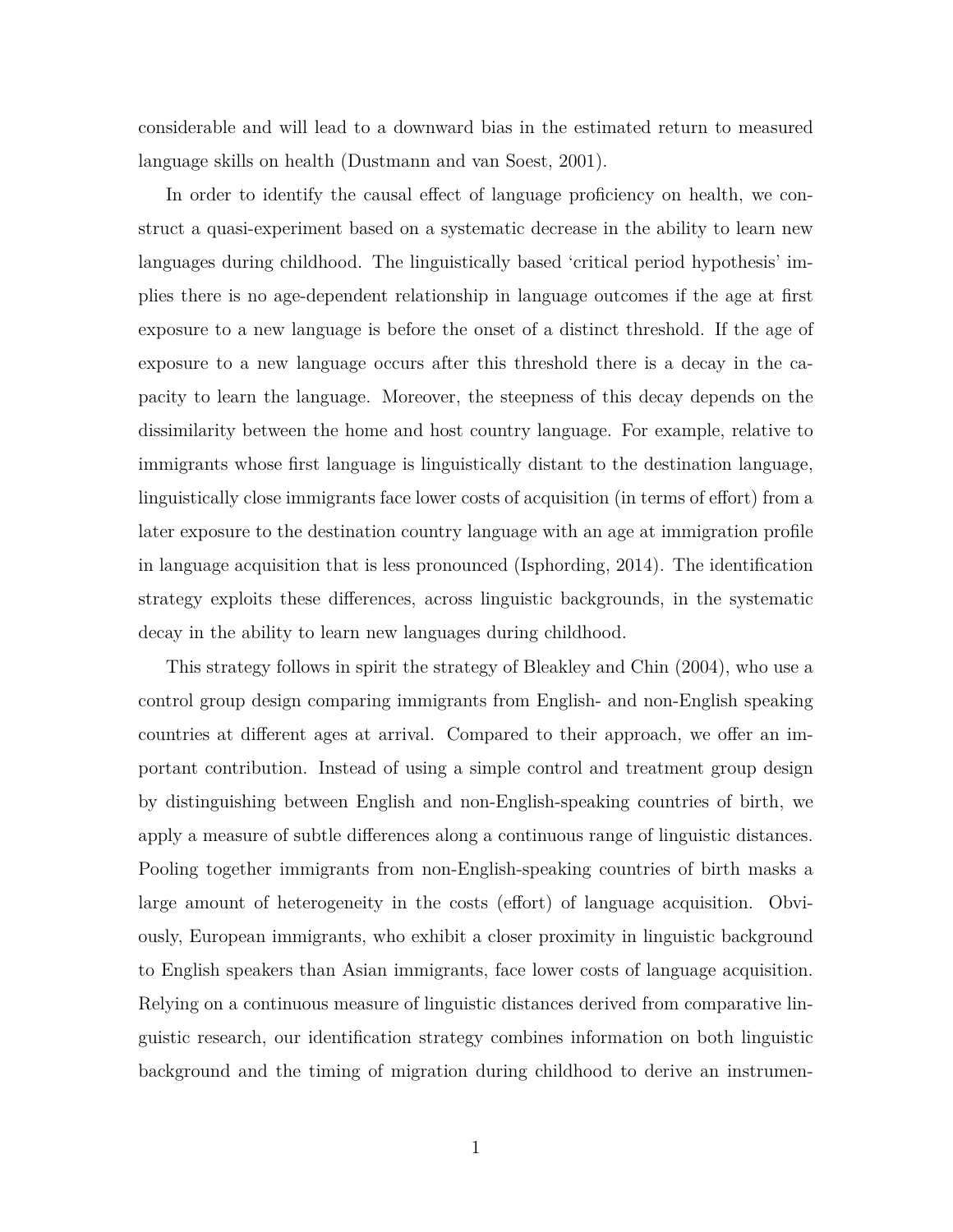tal variable that resembles a difference-in-differences estimator by age at arrival and linguistic background.

To ensure identification, we condition our regressions on a large set of background characteristics to control for potential confounding variables, including a full set of country-of-birth indicators. One threat to identification lies in a potential relationship between initial health status and both the timing of migration (a later age at migration implies a longer exposure to home country health conditions) and linguistic distance (linguistically distant Asian countries also share lower quality health systems). If childhood health differs by age at immigration and this is systematically related to linguistic origin then our instrument is not valid. We address this issue by including indicators for initial health status as controls in all specifications. In addition, childhood health provides the basis for a placebo test for our identification strategy.

There are several compelling reasons that motivate the study of the relationship between language skills and health within Australia. First, Australia is a large immigrant receiving country, in 2013 almost 28% of the Australian population was born overseas. The health status of this considerable immigrant population has large fiscal implications, shaping the net impact of immigration. Australia also operates a a binding and tightly controlled immigrant selection policy, with all applicants for permanent residence, including the main applicant, partner and any dependents, required to satisfy a minimum health requirement. Second, Australia has a public health system that provides subsidised payments for medical services and for a high proportion of prescription medications, available to all permanent residents. Consequently, differences in health status associated with differences in language proficiency are more likely to reflect differences in the utilisation of health services rather than access to health services. Third, in light of the identification strategy discussed above, and mostly as a result of historical immigrant flows, Australia has a substantial stock of immigrants with an English mother tongue who act as a large control group for identifying the causal effects of language proficiency on health.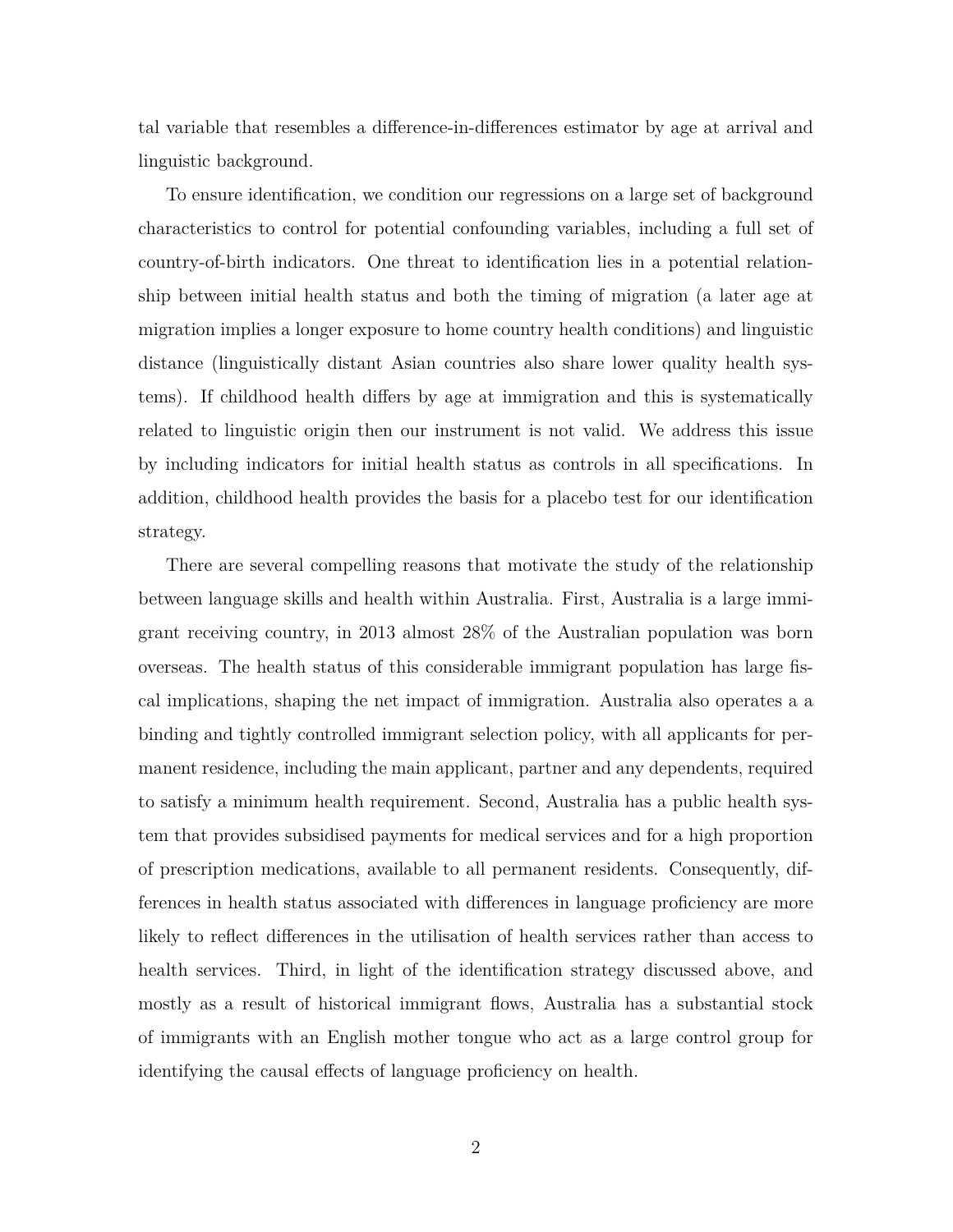This paper presents evidence for a large detrimental causal effect of language deficiency on the (physical) health status of immigrants.<sup>1</sup> Our main results indicate a distinctive negative effect of English deficiency that is robust to a range of different specifications. While OLS estimates indicate a health disadvantage of about half a standard deviation in physical health scores for deficient speakers, IV estimates are approximately twice as large. The mean health stock of childhood immigrants who are proficient in English is larger by approximately one standard deviation, relative to immigrants who are classified as deficient in English, conditional upon a full set of covariates. This main effect is quite large. For example, the unconditional mean difference in health between native-born tertiary educated individuals and native-born high school dropouts is slightly less than one half of a standard deviation in the health score.

The empirical analysis is framed in terms of a Grossman model of health production in order to provide a link to the existing literature and to provide guidance about potential underlying mechanisms. Against the background of a Grossman-style health production model, we discuss potential mechanisms and pathways behind this causal effect. As we cannot find even suggestive evidence for a mediating role of health inputs, we argue that language deficiency most likely plays an important role in shaping efficiency in health production. Language-deficient speakers are less able to utilize the available inputs and health information, even if the access to these health inputs is in principle unaffected.

As measurement error in subjective information on language proficiency is likely affecting our OLS and IV results in different directions, inducing a downward attenu-

<sup>&</sup>lt;sup>1</sup>Guven and Islam (2014) use a related identification strategy for a large number of labour market and socioeconomic outcomes, including health as one of many indicators. Based upon a very specific sample of established immigrants, they provide quite large estimates (almost two standard deviations in the health score) for the effect of English proficiency on the health of female immigrants and a large yet imprecise estimate for male immigrants, suggesting lower health for male English proficient immigrants. Compared to this study, they do not interpret their results within a theoretical framework of health production, they do not take into account linguistic heterogeneity among non-native speakers, and do not include controls for initial health status which potentially threatens identification. Based upon the sample used in this paper, we can find no evidence for a differential main effect by gender.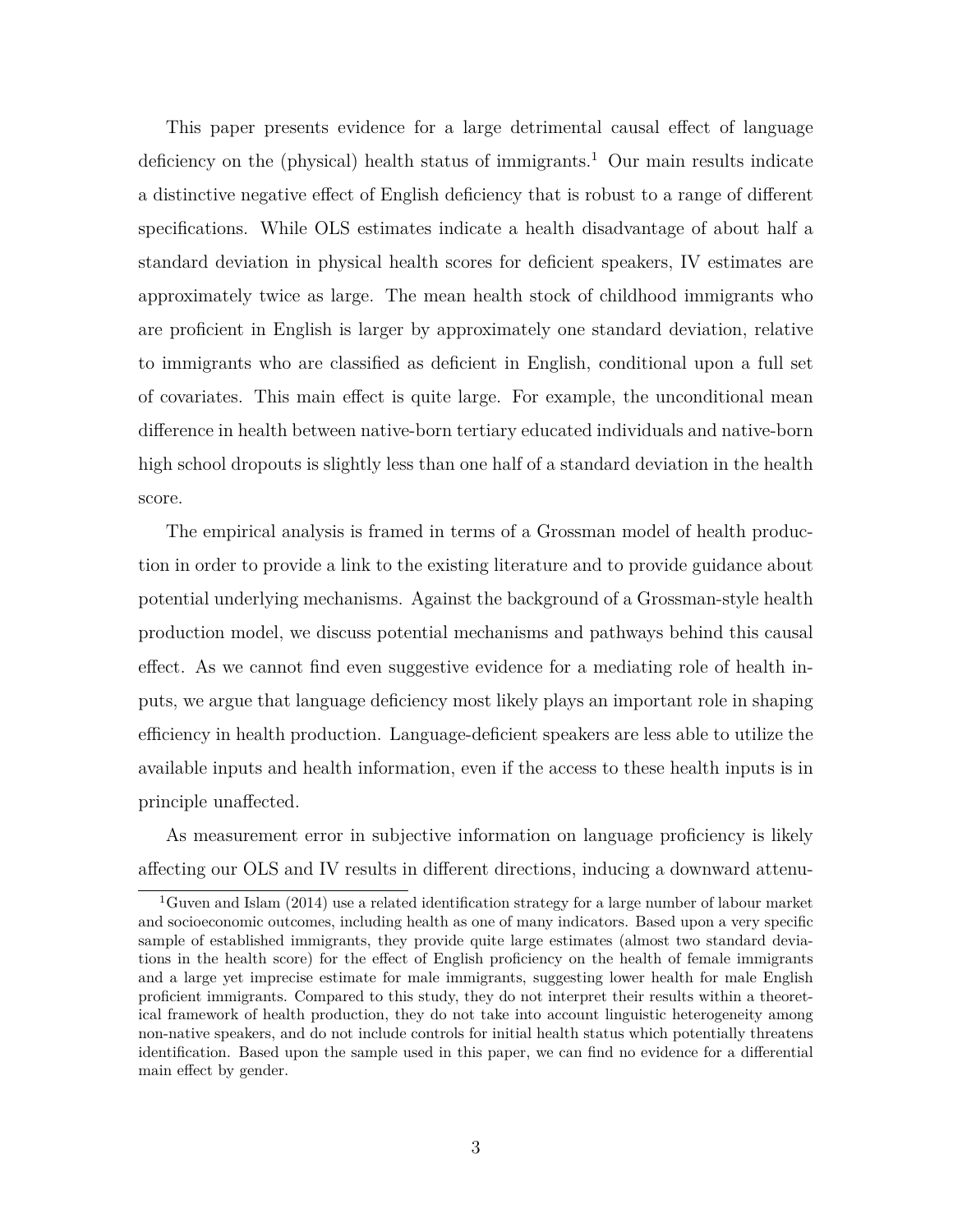ation bias in the OLS results and potentially inflating our IV results by non-classical measurement error, our results provide lower and upper bounds for the effect of language deficiency on the health scores. We use an auxiliary dataset containing both subjective and objective information on language skills to provide secondary evidence for considerable non-classical misclassification error.

The results, provided in the paper, contribute to at least four different strands of the existing literature. First, the strength of the causal estimates we present in this study highlights the importance of non-market returns to language skills, that have been often overlooked in the literature (see Bleakley and Chin (2010) as a notable exception). Recent immigrants may not take into account these long-term non-market returns to investments into their language acquisition, which could lead to socially undesirable under-investments, imposing additional pressure on strained universal health care systems and a decreased fiscal net effect of immigration.

Second, the evidence for a large detrimental effect of language deficiency on health status provides support for the role of health literacy in health production (Nutbeam, 2008; Anderson et al., 2003; Jacobs et al., 2006). Third, with our focus on child migrants, our results contribute to the literature on age at arrival effects on socioeconomic outcomes and health in later life (Gonzalez, 2003; Myers et al., 2009; van den Berg et al., 2014). Language barriers introduce heterogeneity in the ability to adapt to a receiving country's society and might affect child migrants in important stages of their physical and mental development, with considerable long-run effects. Fourth, our results offer a potential mechanism for the 'healthy immigrant' effect (Antecol and Bedard, 2006)) where the health of immigrants declines with years of residence. The evidence presented in this paper indicates that persistent language barriers might represent a potential driving factor behind this relationship.

The paper proceeds as follows. Section 2 provides a theoretical link between language deficiency and the health outcomes and discusses how we achieve the identification of the causal effect of English deficiency. Section 3 explains our data setup. The results are presented in Section 4, Section 5 discusses potential mechanisms and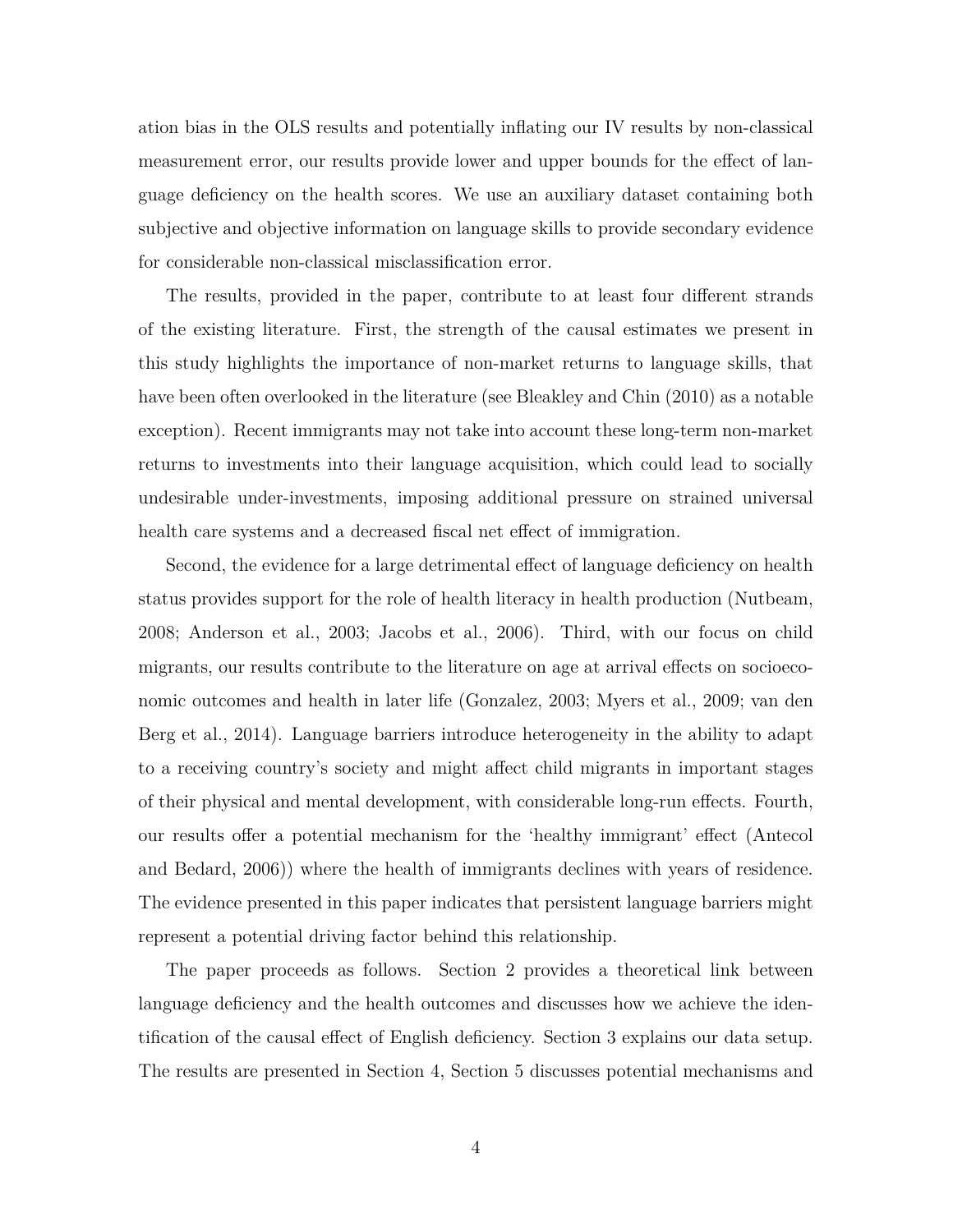pathways. Section 6 concludes.

#### **2 Identification strategy**

To establish a link between language skills of immigrants and their health status, it is useful to depart from a standard Grossman-style health production model (Grossman, 1972). In this model, individual health is a depreciating capital stock dependent on an initial endowment that can be restocked by a health production process taking into account health investments, expenditures and constraints. Against this theoretical background of health production, the influence of language proficiency might follow the same reasoning as the well-analyzed effect of education on health (for overviews, see Grossman and Kaestner (1997) and Cutler and Lleras-Muney (2006)).

Language proficiency plays a twofold role: First, it has an indirect role by affecting the vector of inputs into the health production function. This indirect effect incorporates the large influence of language skills on the social and economic integration of immigrants, in terms of better employment probabilities, better access to safer jobs, better wages, but also in terms of access to social capital, the support provided by friends, co-workers and the broader community through social networks. Being deficient in the destination language might impose binding restrictions in immigrant's access these common inputs of the health production.

A more direct effect is given by the role of language proficiency in improving the efficiency of health production. This efficiency gain might be achieved by increased productive efficiency, raising the marginal productivity of health inputs. Alternatively, the efficiency gain could accrue through an increased allocative efficiency, allowing a more efficient combination of the inputs to health production. For a languageproficient immigrant, each given unit of input into the health production will yield higher returns to health than for a language-deficient immigrant, due to their higher efficiency in health production. These efficiency gains can act through a greater ability to interact with the health care system, including direct communication with health care personnel, but also access to and the processing of health information provided in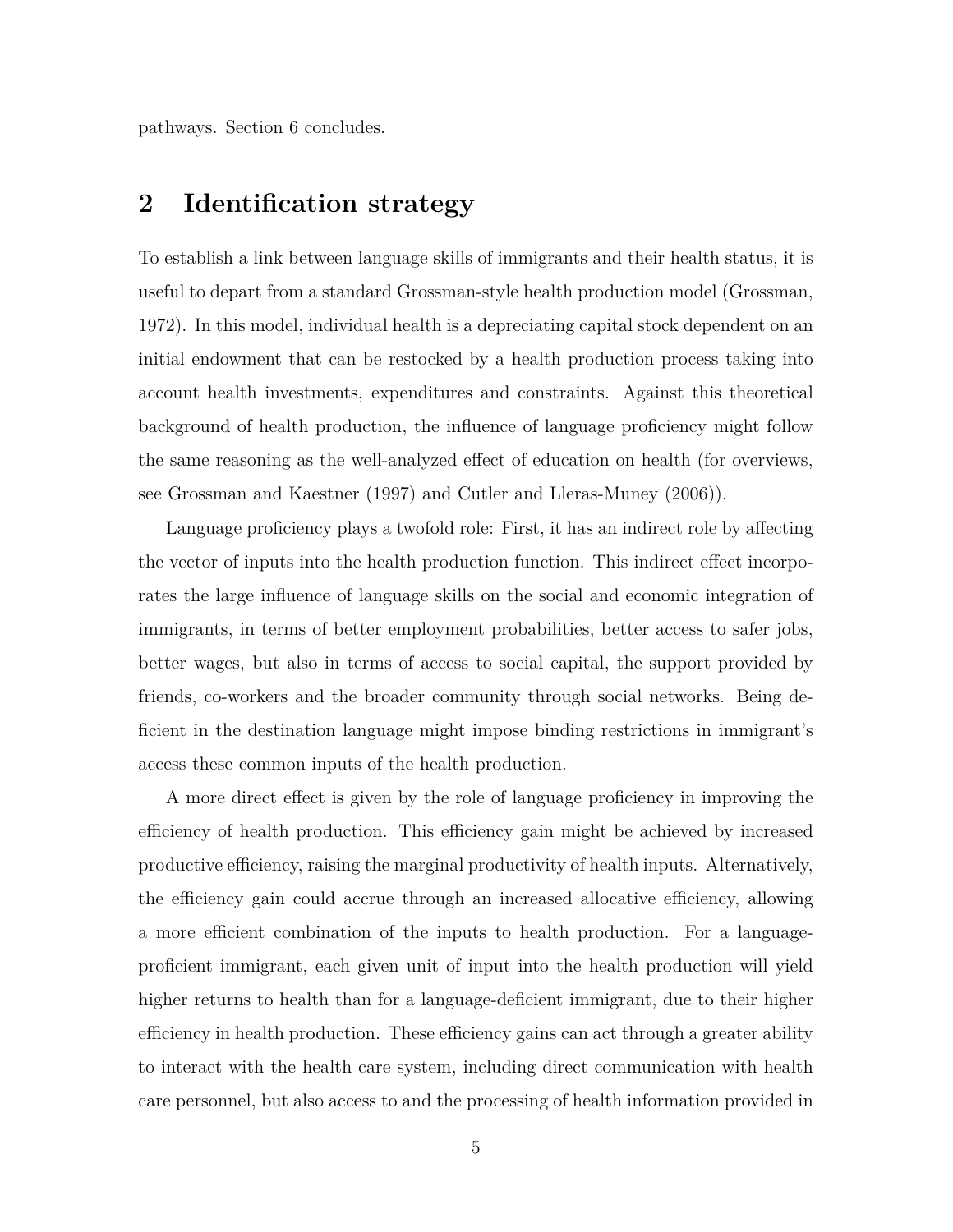magazines, booklets or public information campaigns. A dearth in both the quantity and quality of health information might then affect the health behavior of language deficient immigrants.

Both these established direct and indirect theoretical links between language deficiency and health imply an unambiguously negative effect of language deficiency on health outcomes. We start our analysis with a simple reduced form model where adult health (H*i*) is a linear function of English deficiency (EDEF*<sup>i</sup>* , defined as not being able to communicate in English "very well"). Due to our specific sample of child migrants, we allow health to differ by the age at arrival (AAI*i*), the linguistic distance between English and the linguistic background of an immigrant  $(LD_i)$ , and other economic and demographic characteristics (**X***i*):

$$
H_i = \beta_0 + \beta_1 EDEF_i + \beta_2 AAI_i + \beta_3 LD_i + \mathbf{X}_i^T \gamma + \varepsilon_i
$$
 (1)

Since it is likely that English deficiency is correlated with the unobservable determinants of health this reduced form will not allow us to identify a causal effect of English deficiency on the health outcomes. First, it is likely that unobserved variables that are correlated with both health and language skills generate omitted variable bias. Second, since lower health decreases expected wages and lowers the incentives to invest into host-country specific human capital, we might expect causality from health to language skills. Third, in the absence of objective test scores for language fluency, we are restricted to a self-reported measure of English deficiency. The proclivity of such a self-reported measure to measurement error is well-documented (Charette and Meng, 1994; Dustmann and van Soest, 2001; de Coulon and Wolff, 2007). A robust result from previous papers, where labour market earnings is the outcome, is that the downward bias associated with measurement error exceeds the potential upward bias associated with unobserved factors, leading to an under-estimation of the true effect of language skills in naive models estimated by OLS.<sup>2</sup>

We deal with the measurement error in our English deficiency indicator by using

<sup>2</sup>Dustmann and van Soest (2001), Bleakley and Chin (2004), Chiswick and Miller (1995)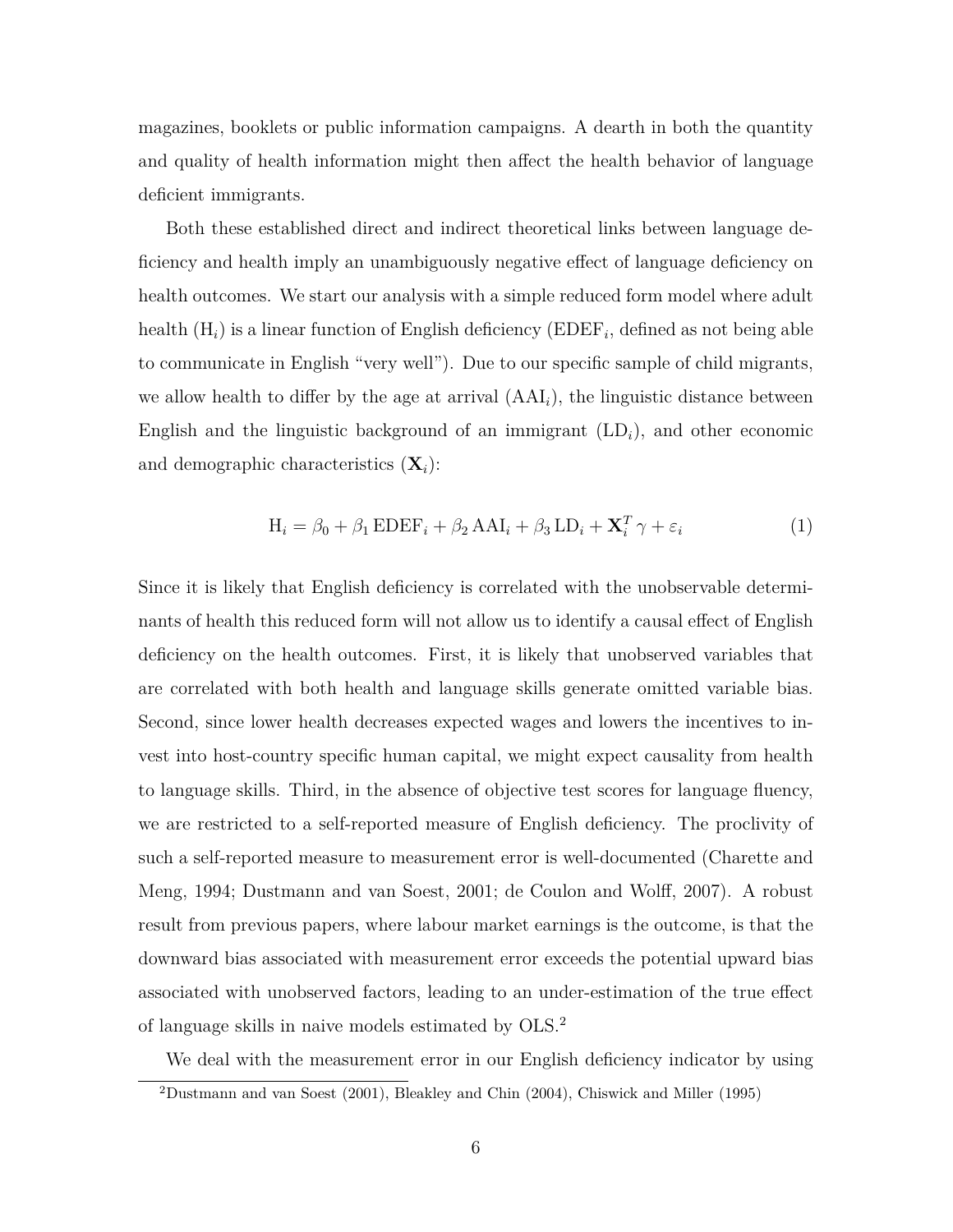a twofold identification strategy following Dustmann and van Soest (2002). First, we take advantage of the longitudinal dimension in our data and replace the binary English deficiency indicator  $EDEF_i$  with predictions from a fixed effects model on a non-linear time trend to address measurement errors in language deficiency that are time-varying. By using these predictions instead of the actual values, we should be able to reduce the amount of time-variant noise, analogously to using moving averages to override noisy measurements. Further, we develop a valid instrument variable based on age at immigration and linguistic background to correct for time-invariant measurement error and omitted variables.

By construction, measurement error in a binary variable is negatively correlated with the 'true' value of the binary variable. Individuals reporting to have English deficiency can only deviate towards English non-deficiency while individuals reporting not to have difficulties can only deviate towards English deficiency. In this case, the OLS estimates will be downward biased and take the same sign as the 'true' effect provided there are not too many 'false positives' (individuals with good language skills reporting language deficiencies). This form of non-classical measurement error will also lead to first stage estimates in the IV regressions that are biased towards zero and subsequently inflated reduced form IV estimates, provided there are also not too many 'false positives', as shown by Brachet (2008). Consequently, in the presence of non-classical measurement error, the OLS estimates provide a lower bound on the effect of language skills on health while the IV estimates provide an upper bound. We use auxiliary information from the Australian Adult Literacy and Lifeskills survey (ALLS) which contains both subjective and objective measures of language skills to assess the extent of this non-classical measurement error.

To derive a valid instrument for English deficiency, we follow the approach by Bleakley and Chin (2004) in using the systematic decrease in the ability to acquire new languages during childhood. Neuro-biologic and linguistic research indicates a certain 'critical period' up until which young children are able to acquire a native level of proficiency of new languages almost effortlessly (Newport, 2002). After this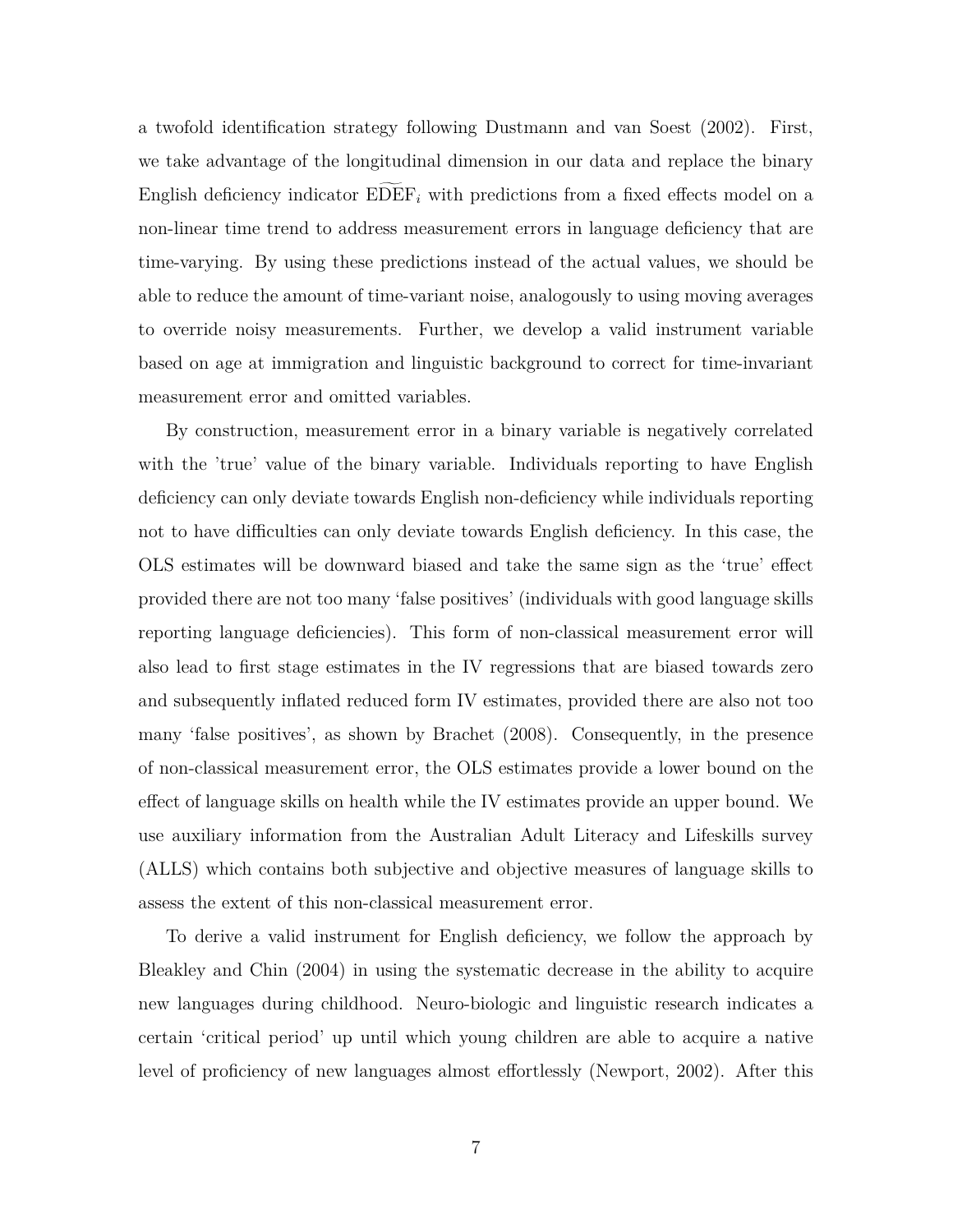critical period, the efficiency in learning new languages is drastically decreasing. As this critical period in language acquisition might coincide with further critical periods in youth development (van den Berg et al., 2014, see, e.g.), we cannot simply use this structural break as identifying variation. Importantly, the effect of the age at arrival on language acquisition is not homogenous, but differs by linguistic origin. Isphording (2014) shows that the effect is increasing with linguistic dissimilarity between the host and home country language. These sources of heterogeneity in language acquisition allow us to construct a quasi-experiment, in which we use a difference-in-differencesestimator comparing immigrants from differing linguistic backgrounds arriving before and after this critical period<sup>3</sup>. Native-speaking immigrants, who learned English as their first language and whose language acquisition is independent of their age at arrival, act as a control group.

To clarify our identification strategy, we show a simple comparison of the age at arrival profiles of native and non-native-speaking immigrants in Figure 1. While the language acquisition of native-speaking immigrants is unaffected by their age at arrival (dark-grey line), the probability of being deficient as an adult is strongly increasing by age at arrival for immigrants with a non-English linguistic background (Panel A). This pattern of differences between native-speaking and non-native-speaking immigrants seems to be transmitted into an analogous pattern in their health status. While health scores are marginally increasing by age at arrival for mative speakers, nonnative speaking immigrants seem to suffer from significant health disadvantages when they arrive at later ages.

Our main identification assumption is that differences in linguistic origin raise the costs of language acquisition, but have no further direct or indirect effect on health production (conditional on  $\mathbf{X}_i$ ). Differences in health outcomes between the linguistic groups can be solely attributed to these differences in the costs of language acquisition such that the depicted patterns in Figure 1 motivate our difference-in-

<sup>3</sup>The empirical evidence on the precise critical period is ambiguous, locating it somewhere in early adolescence. Chiswick and Miller (2008) find a more or less continuously decreasing ability to acquire new languages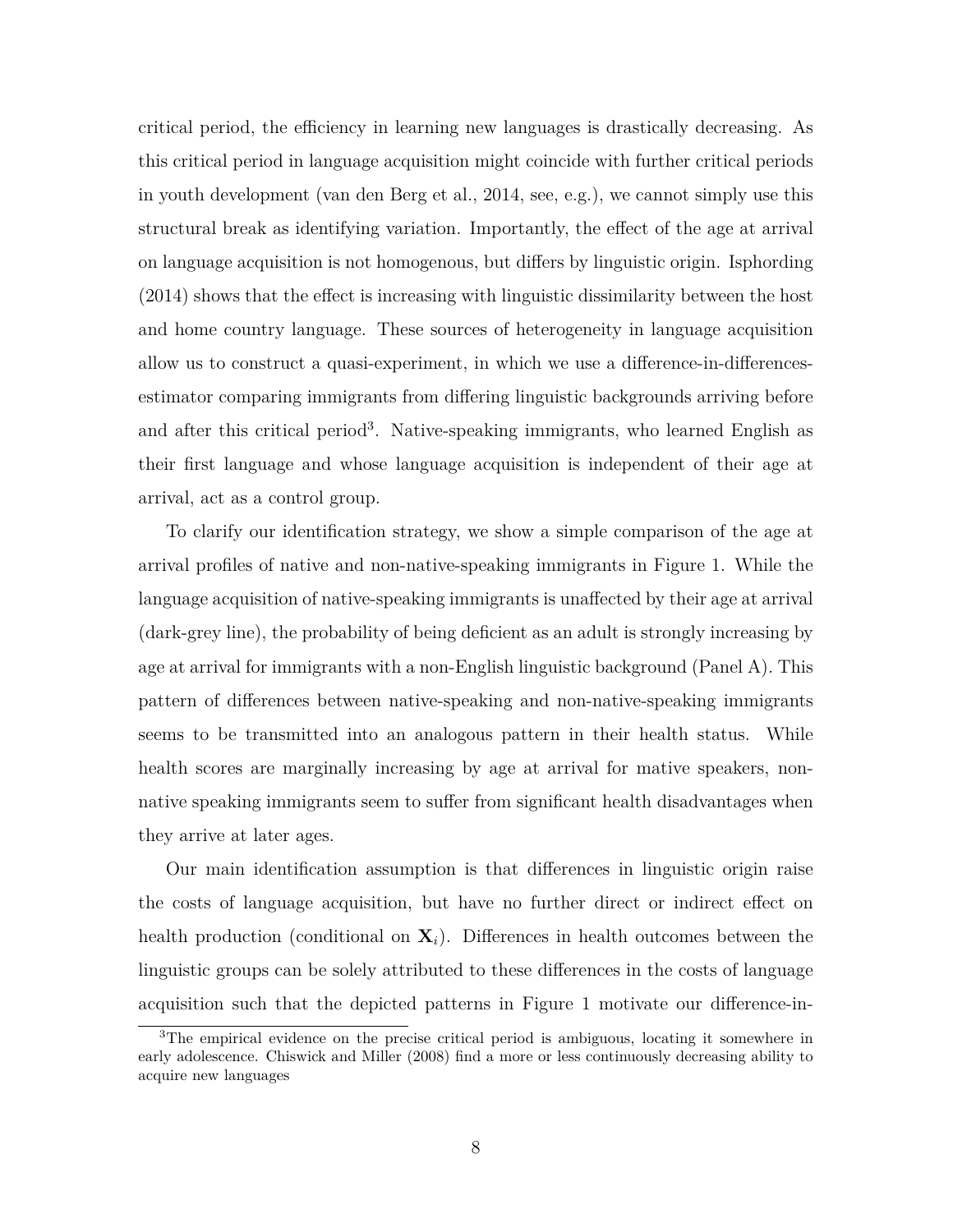difference approach. Comparing across different linguistic groups and different ages at arrival enables us to partial out non-linguistic influences of the age-at-arrival (such as earlier acculturation, earlier access to host country educational institutions, health care and diet) from the effect of age at arrival on language acquisition. It is the interaction of age at arrival and linguistic distance that is used for identification, controlling for a rich set of control variables as well as country-of-origin fixed effects.

A distinctive feature of our identification approach is the use of a continuous measure of linguistic dissimilarities between home and host-country language. The identification approach originally proposed by Bleakley and Chin (2004) relies on a simple comparison of native and non-native speakers identified by country of birth (that is the identification depends on whether one is born in a predominantly English-speaking country). This assignment to control and treatment group masks a great amount of heterogeneity within the group of non-native speaking immigrants. Immigrants from European countries share a certain amount of language similarity with Englishspeaking immigrants (Scandinavian/German immigrants originate in the Germanic language family, but also Italian or Greek migrants come from an Indo-European language origin). Asian immigrants do not share these language family ties. We therefore rely on a continuous measurement of language differences described in detail in the data section. This summary statistic of linguistic distance provides an additional source of variation beyond the simple comparison of English/Non-English speakers that we will exploit for identification purposes.

Our data additionally allows us to address another threat of identification. The Grossman model specifies health production is a function of an initial health endowment. A low initial health endowment might arise as a result of childhood exposure to low quality health care and nutrition and would feasibly be related to the timing of migration to Australia. We have also to expect that these childhood health conditions differ systematically between immigrants from different linguistic backgrounds. Being both related to linguistic background and timing of migration, the initial health status is then correlated with both our instrument and the adult health status. Therefore, it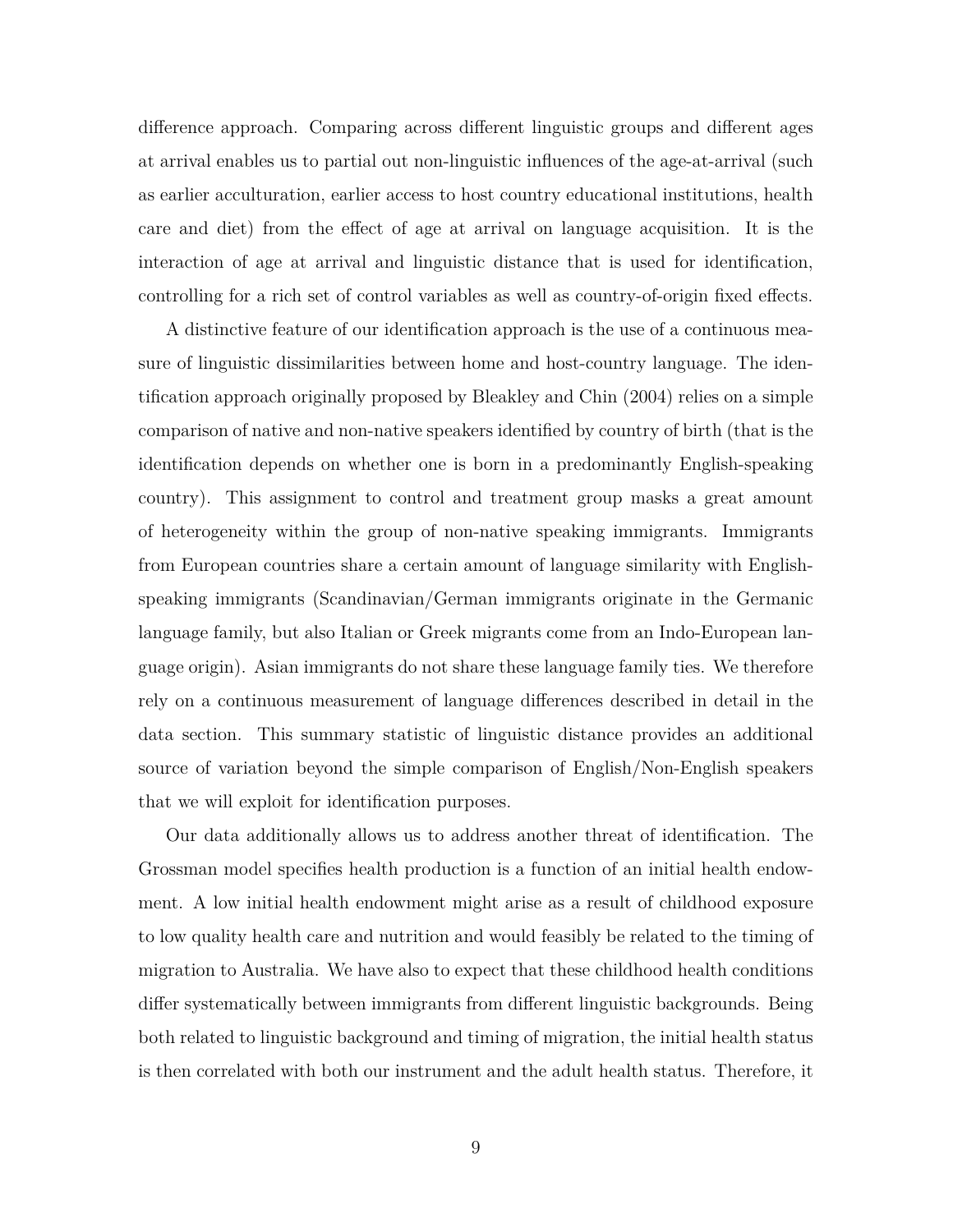is necessary to control for initial health status to ensure the validity of our exclusion restriction.

Formally, we estimate a first stage explaining English deficiency as a function of age at immigration, linguistic background  $LD<sub>i</sub>$ ) and the interaction between both variables:

$$
\widehat{\text{EDEF}}_{i} = \gamma_{0} + \gamma_{1} \text{ AAI}_{i} + \gamma_{2} \text{ LD}_{i} + \gamma_{3} \left\{ \text{AAI}_{i} \times \text{LD}_{i} \right\} + \mathbf{X}_{i}^{T} \phi + \omega_{i}
$$
(2)

Conditional on our identifying assumption that differences in linguistic origin affect health production only through increasing the costs of language acquisition, and controlling for a rich set of individual characteristics, the interaction term  $\{AAI_i \times LD_i\}$ is uncorrelated with the unobservable determinants of adult health. Consequently, estimating equation (2) will provide exogenous predictions  $E\overline{D}\overline{E}F_i$  that we can use to explain the health outcomes in the second stage excluding the instrument:

$$
H_i = \beta_0 + \beta_1 \, \widehat{\text{EDEF}}_i + \beta_2 \, \text{AAI}_i + \beta_3 \, \text{LD}_i + \mathbf{X}_i^T \, \gamma + \mu_i \tag{3}
$$

To allow for non-linearities in the age at arrival profiles, age at arrival enters our specifications as a categorical variable rather than a linear variable. We estimate this equation using 2SLS with standard errors clustered on the individual level to account for the usage of repeated observations of the same individual from the HILDA panel. We run a number of nested specifications, with our preferred specification including time- and country-of-origin fixed effects and a large set of control variables on the individual and regional level, as outlined in the data section.

#### **3 Data**

The main data source for this study is the Household, Income and Labour Dynamics in Australia (HILDA) Survey. The HILDA is a comprehensive household survey, starting in 2001 and covering a broad range of information on social and economic well-being.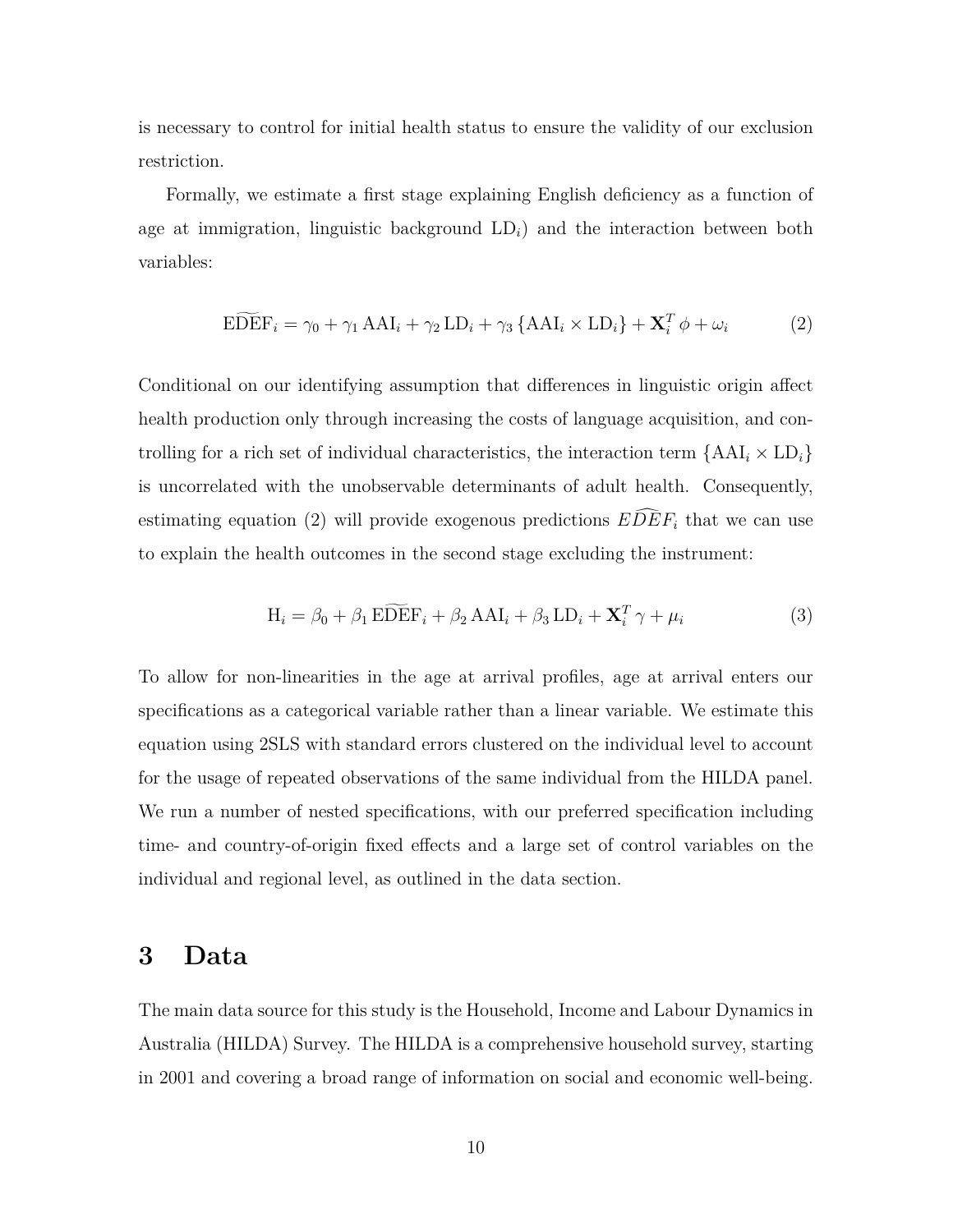The panel follows approximately 20,000 individuals in about 8,000 households and is repeated on an annual basis.

Utilising data from 2001 to 2011, we construct a pooled cross section of childhood migrants who arrived in Australia at an age before 18 and who are aged between 18 and 65 at the point of the interview. Our outcome of interest is the individual's physical health score derived from the SF–36, a commonly applied health questionnaire based on 34 items on different domains of health. The SF–36 is included annually in the HILDA questionnaire and provides an excellent and quasi-objective assessment of the health status of individuals up to the age of 65. Table 1 provides a summary of the structure of the SF–36. The single items are grouped into 4 different domains of physical health: physical functioning, role limitations due to physical problems, bodily pain and general health perceptions. From these sub-domains a physical health score is derived using a standardized coding scheme. The physical score is defined on a 0–100 range, with a sample mean of 78.5 points and a standard deviation of 19.9 points.

As an additional health indicator, the HILDA data offers information on subjective childhood health status before the age of 15. As noted above, controlling for individual differences in childhood health might be crucial for identification—not controlling for childhood health might overstate the importance of English deficiency on adult health by attributing part of the detrimental effect of prolonged exposure to bad environments during childhood to English deficiency. Indeed, results excluding this control indicate a 50 % increase in the estimates. Lacking this important control might be a reason for the very large effects found by Guven and Islam (2014). To prevent this violation of our identification assumption, we condition in our regressions on a set of indicator variables of subjective childhood health status.<sup>4</sup>

Our main variable of interest is the English language proficiency of the individual. English proficiency is assessed as the self-reported ability to speak English. From this variable, we construct a binary indicator of English deficiency that takes on the value

<sup>&</sup>lt;sup>4</sup>The childhood health status is only asked once in the observational period. But being inherently time-invariant, we carry forward and backward the observation within individuals.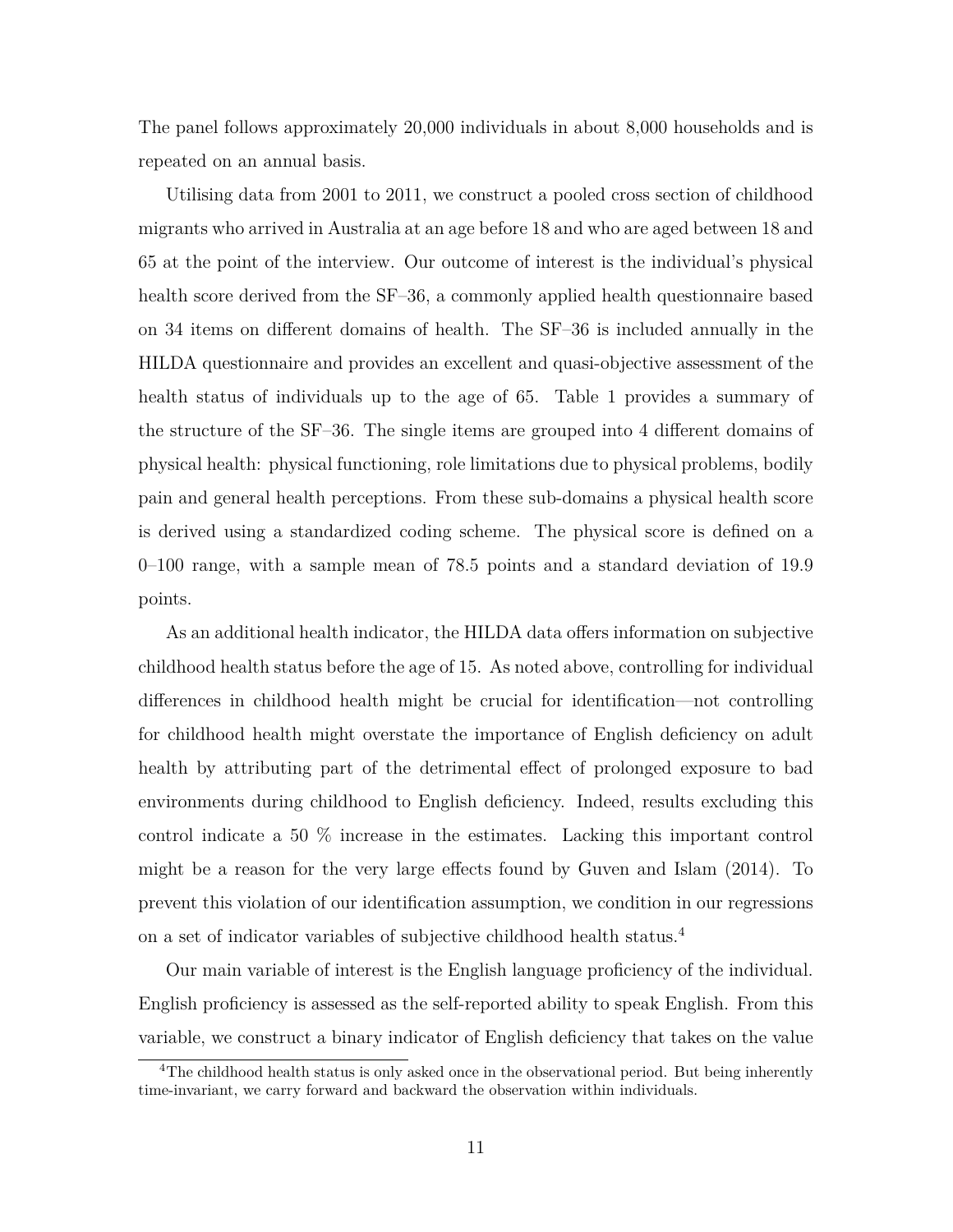of 0 if the respondent reports speaking English "very well" (the highest category) and a value of 1 otherwise. We further use biographical information on year of birth and year of migration to construct age at arrival.

The principal advantage of the HILDA data is that it provides a rich set of control variables. We control in increasingly comprehensive specifications for basic controls (gender, age (in categories of five years), and parental education), regional controls (state-fixed effects, urban environment, the SEIFA index of local socio-economic advantages and disadvantages), and a full set of country-of-origin fixed effects. Finally, we also include potentially endogenous common inputs in the health production function (marital status, children in the household, household income, individual education and the labor force status). This final set of explanatory variables is potentially a function of English deficiency itself, threatening the causal interpretation of our estimates. Nonetheless their inclusion provides some insight on the importance of socioeconomic status in mediating the effect of language deficiency in the health production. All specifications include year-fixed effects capturing common unobservable time-variant influences.

As our identification of the effect of English deficiency on health relies on a comparison across immigrant groups from different linguistic origin, we augment the HILDA data with a measure for linguistic dissimilarities between the mother tongue of an immigrant and English.<sup>5</sup> This measure of linguistic distance is taken from the Automatic Similarity Judgement Program (ASJP) of the German Max Planck Institute of Evolutionary Anthropology (Bakker et al., 2009). Originally developed to explain the historical development of languages, it offers a convenient way to summarize the various dimensions of language dissimilarities (such as vocabulary, pronunciation, phonetic inventories, grammar etc.) within a single summary statistic. The resulting continuous and cardinal index summarizes the initial hurdles raised by linguistic barriers in the language acquisition of immigrants (Isphording and Otten, 2013).

<sup>&</sup>lt;sup>5</sup>The HILDA data only offers information whether English was the first language spoken as a child. We therefore approximate the individual mother tongue by the predominant language of the immigrant country of birth.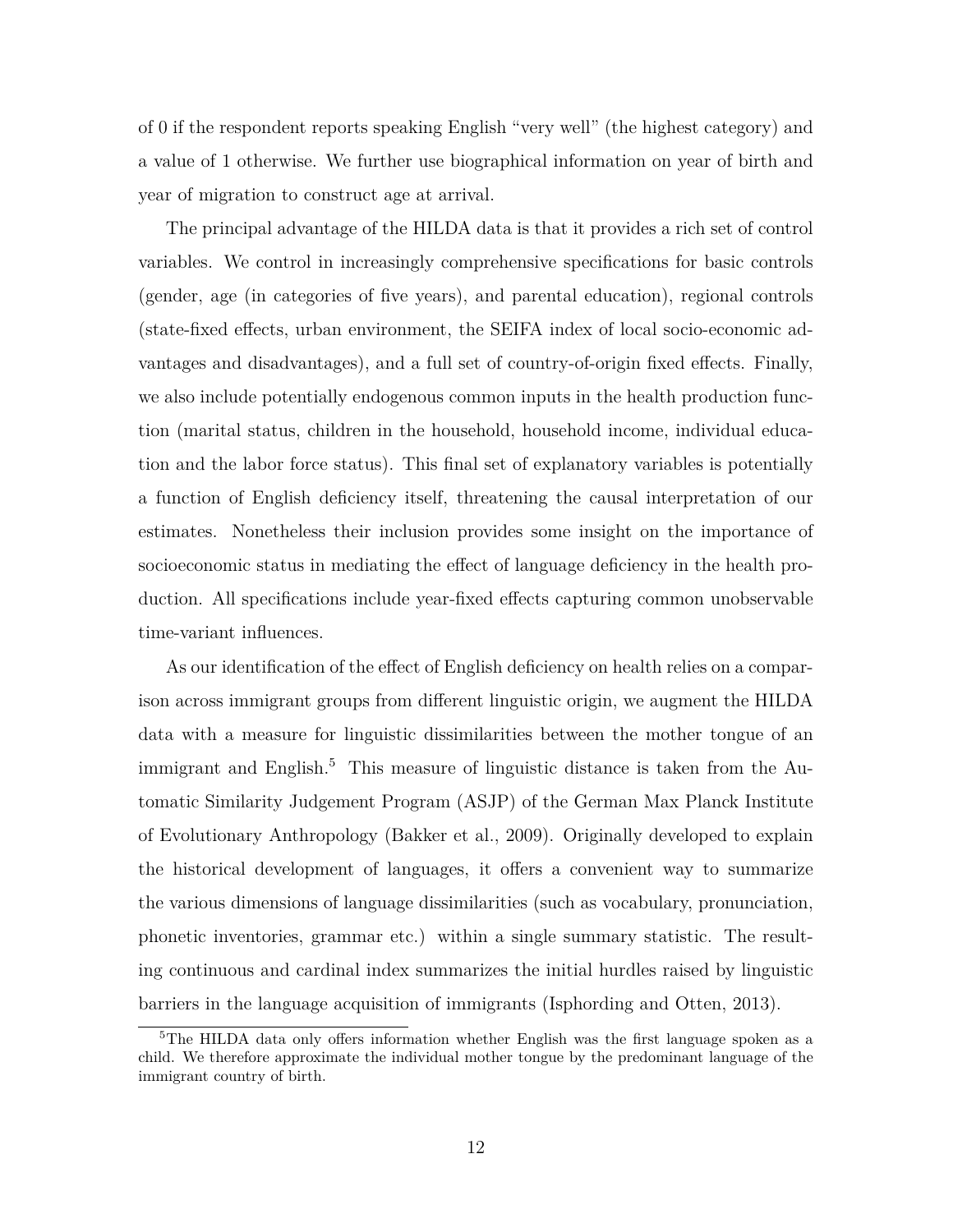The measurement relies on an automatic comparison of a list of words chosen for their universal availability. This 40-item list, referred to as the Swadesh-list (originally, it was compiled by the US linguist Morris Swadesh (1952)) is summarized in the upper panel of Table 2. To derive the linguistic distance measure, each word in this list is transcribed into a phonetic script. For each transcribed word pair, the minimum number of sounds is calculated to transfer the one word into the other (the "Levenshtein distance"). Examples for this calculation between English and German are provided in the lower panel of Table 2: While the German and English word for fish are similarly pronounced (resulting in a minimum distance of 0), the English *mountain* and the German word *Berg*, transcribed in phonetic script as *maunt3n* and *bErk*, have no similarities, resulting in a minimum distance of seven. Finally, a normalized average is taken over the different word pairs to derive the summary measure of linguistic distance.

The Levenshtein distance behaves well as a predictor for expert opinions on language relations. Its good performance relies on the idea that similarity in pronunciation accounts for the number of *cognates*, words sharing a common ancestor word. The number of cognates again is correlated with the distance towards a common ancestor language from which both languages were derived. Therefore, the linguistic distance measured by ASJP, while focusing primarily on pronunciation, is highly correlated with further dimensions of dissimilarity, such as grammar or vocabulary (Wichmann et al., 2010). In our HILDA sample, the closest languages to English spoken by immigrants are Dutch, Swedish and Westvlaams (Belgium). In contrast, Vietnamese, Somali and Khmer (Cambodia) display the most distant languages.

After deleting observations with missing information in our variables of interest, our final sample consists of 5,706 person-year observations, including 4,420 observations with English as mother tongue (first language learned), and 1,286 observations with a foreign linguistic background.<sup>6</sup>

Table 3 provides summary statistics by linguistic origin and age at arrival. Based

<sup>6</sup>These person-year observations are based on 569 native speakers and 278 non-native speakers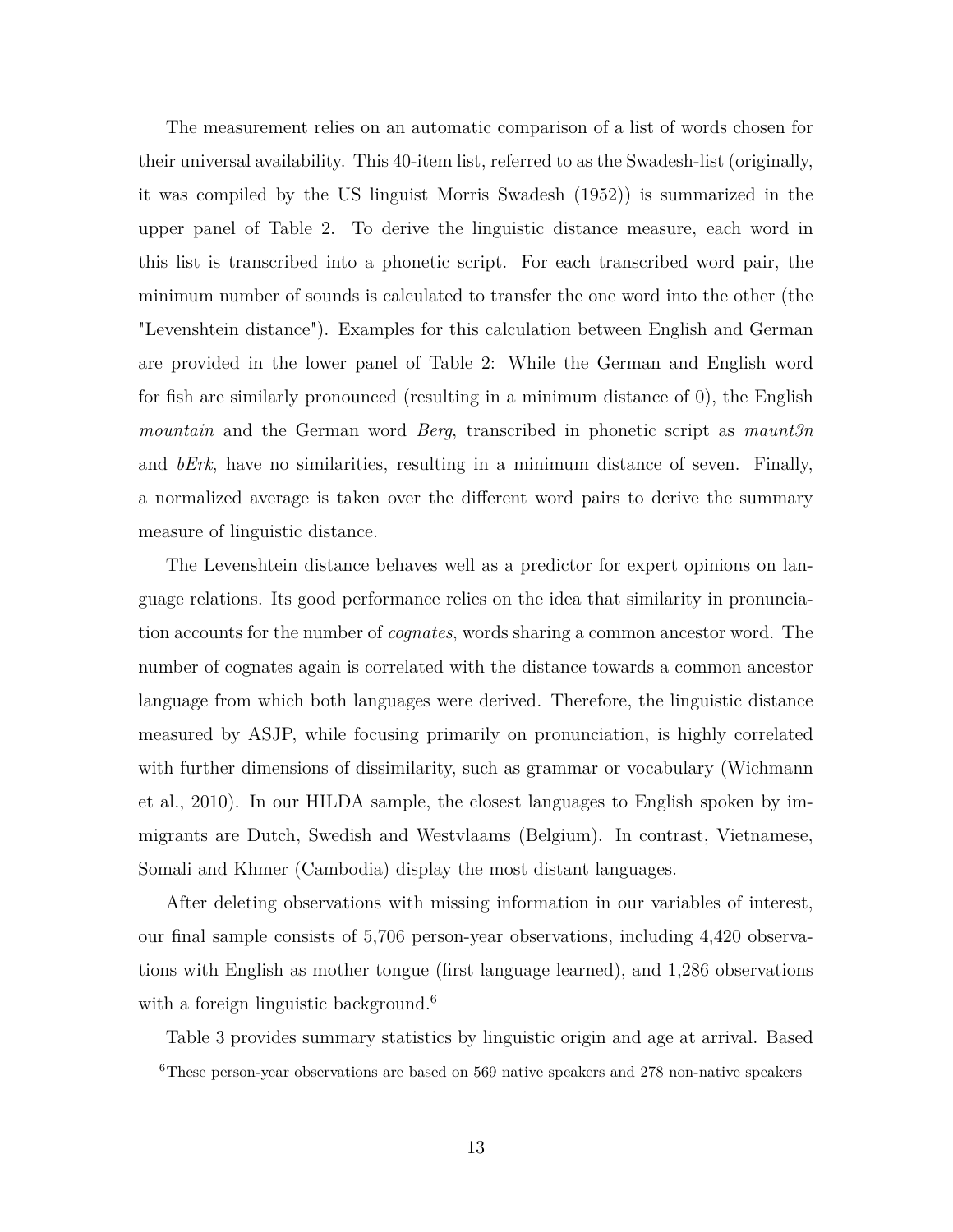on the unconditional means, no striking systematic differences in health scores can be observed, although scores seem to be marginally higher for late arrivers (after age of 12) for native-speaking immigrants, while they are marginally lower for non-native speakers arriving late. Unsurprisingly, the main difference between the samples can be observed in the probability of being deficient in the English language. While the probability of being deficient is negligible for native speakers, around 8 % of the young arriving non-native-speaking immigrants report to have problems in communicating in English, while this share is increasing to almost a third  $(32.5\%)$  for late arrivers who did not learn English as their first language.

Examining the control variables, non-native-speakers are less likely married, appear more disadvantaged in terms of labor market outcomes, and are more likely to reside in urban and disadvantaged regions. Being a late arriver seems to have different influences for native and non-native speakers. While in both groups the household income is lower for late arrivers, the unemployment probability is lower for nativespeaking immigrants arriving late (compared to native-speaking immigrants arriving in young ages), while it is larger for non-native-speaking late arrivers compared to their young arriving counterparts.

We further use auxiliary data from the Australian version of the Adult Literacy and Life Skills Survey (ALLS), which offers both self-reported measures and objective test scores on language proficiency to investigate the amount of misclassification error underlying our subjective deficiency indicator. The assessment of literacy skills involved questions that emphasized the implementation and use of literacy skills in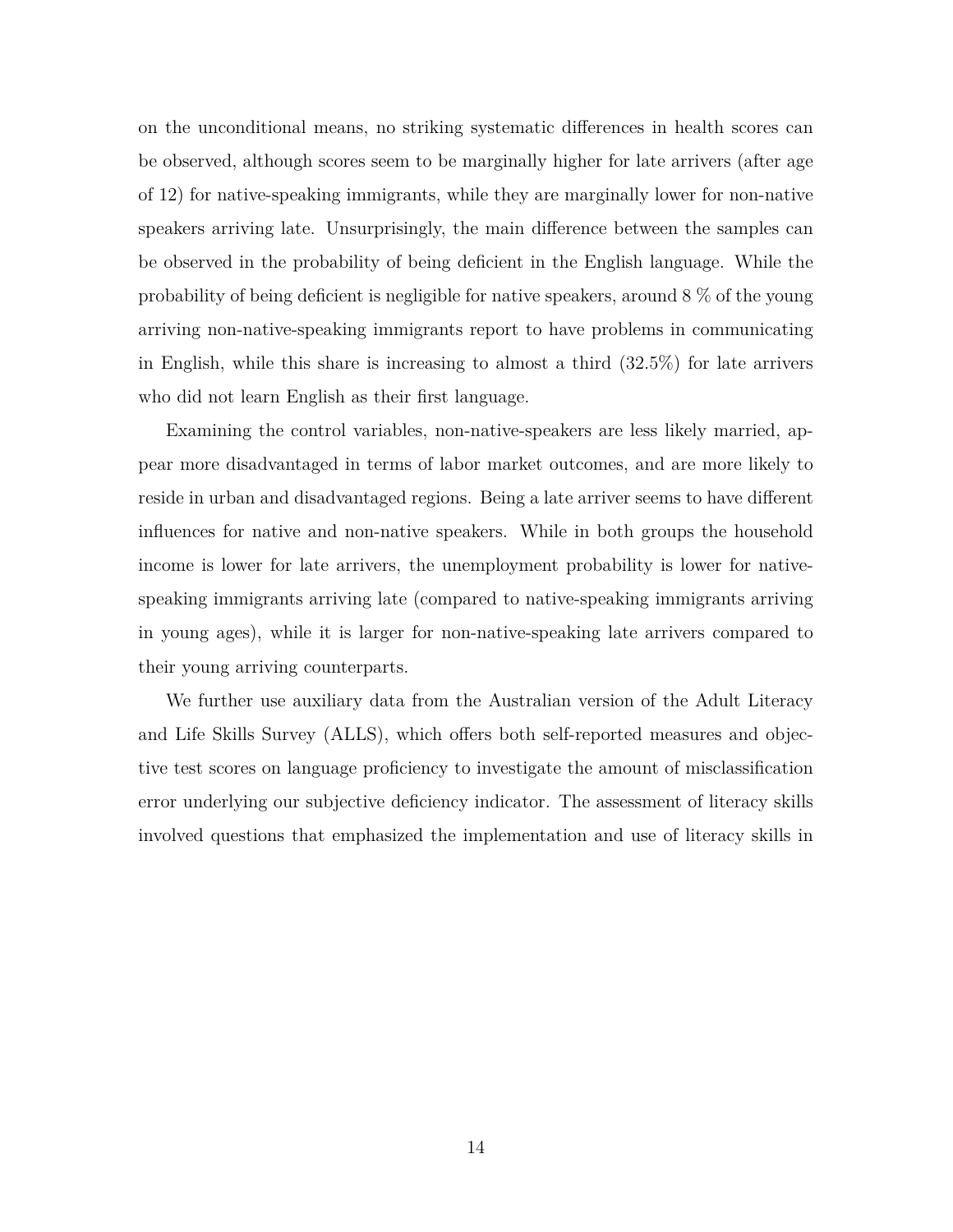daily activities.<sup>7</sup>

#### **4 Results**

We start our analysis by first providing a descriptive overview of the relationship between adult health outcomes and language deficiency by the age at arrival of childhood immigrants. Table 4 provides OLS estimates for the effect of immigrant age at arrival on physical health for a set of specifications with an increasingly comprehensive set of controls. Panel A displays average age at arrival patterns for the total sample, not distinguishing by linguistic origin. At a glance, there is no evidence that age at arrival has a decreasing average effect on health outcomes.

In Panel B of Table 4, we allow for a different age at arrival profile for immigrants who report to speak English as their mother tongue (native speaker) and those who learned a language different from English as a first language (non-native speaker). We interact the age at arrival categories with our measure of linguistic dissimilarity towards the home country language. The main effects of age at arrival, interpreted as the pattern for native speakers, remain insignificant. The only exception is a moderate positive effect on physical health for those who immigrated from age 12 on. In contrast, we find a very distinctive negative relationship between age at arrival and the health outcomes for non-native speakers, indicated by the interaction terms of age-at-arrival with the linguistic distance. The estimated pattern is insensitive to the

<sup>7</sup>For the purposes of this paper, only the single skill domain prose literacy is used (the knowledge and skills needed to understand and use various kinds of information from text including editorials, news stories, brochures and instructions manuals). Proficiency is measured along a continuous scale ranging from 0 to 500 with individual's score denoting a point at which they have an 80 per cent chance of successfully completing tasks with a similar level of difficulty. The survey used item response theory and multiple imputation methods to generate five plausible values. This methodology is widely used in educational testing and large scale surveys such as the OECD's Programme for International Student Assessment (PISA), Trends in International Mathematics and Science Study (TIMSS), and Progress in International Reading Literacy Study (PIRLS). Given the set of item responses, each of the five plausible values are all equally valid estimates of an individual's skill. While the statistical procedures for working with plausible values is well understood (Programme for International Student Assessment, 2009), for the purposes of providing secondary evidence on the existence of non-classical measurement error, unbiased estimates are provided using only a single plausible value.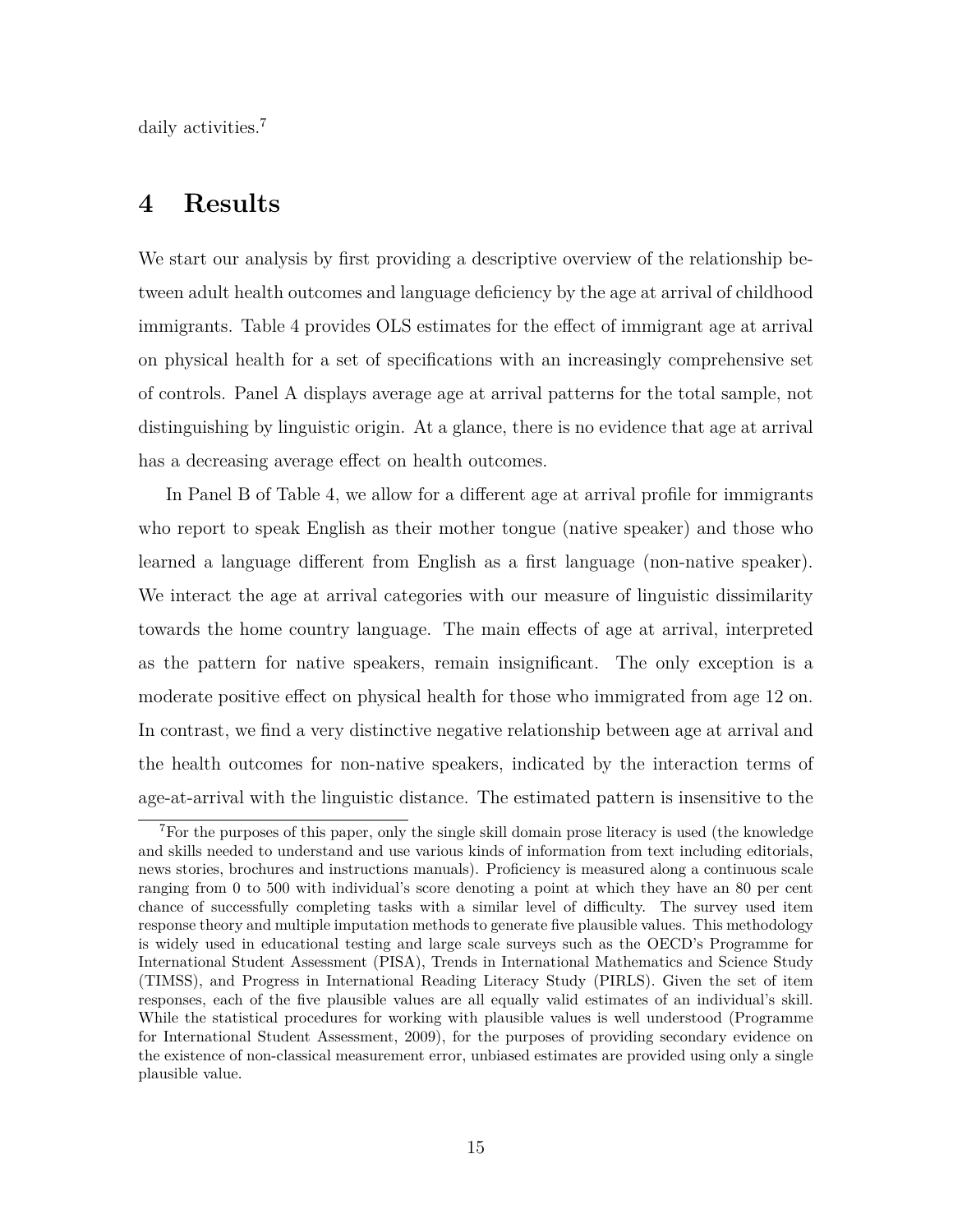inclusion of potential additional confounders. For the latest arrival cohort (arriving at ages between 15 and 17), the average difference in health between a native and the most linguistically distant speaker (with  $LD = 1$ ) amounts to about 18 points, almost one standard deviation of the physical health score. This broadly corresponds to the pattern in Figure 1, Panel A, using only a binary indicator for native and non-native speakers.

As the principal difference between native and non-native-speaking immigrants is likely to be found in their language skills (conditional on our comprehensive set of controls), we now examine the age at arrival profile in the incidence of language deficiency in Table 5. As expected, there is no systematic pattern between age at arrival and the likelihood of English deficiency for native speakers. Consistent with the critical period hypothesis, the likelihood of being deficient in English increases strongly with age at arrival for non-native speakers. Immigrants arriving before adolescence do not display a large probability of English deficiency. In line with the critical period hypothesis, rates are monotonically increasing from age 12 onwards. Linguistically distant immigrants in the latest arrival cohort display a difference of 32.5 probability points of being deficient in English, compared to native-speaking immigrants. These patterns are surprisingly insensitive towards the inclusion of control variables. Again, this corresponds to the pattern displayed in Figure 1, Panel A.

Using the identification strategy outlined in Section 2, Table 6 presents two stage least squares estimates of the causal effect of language skills on health. The first stage results in column (1) are similar to the specifications in Table 5 and show the significance of our instrument. The Kleibergen-Paap test statistic does not indicate a weak instrument problem. Column (2) reports the baseline OLS specification. Without taking endogeneity of language skills and measurement error of the binary English deficiency indicator into account, the results imply a lower health score of about 11.9 points for immigrants deficient in English. Columns (3) - (6) summarize the IV estimates, which are generally twice as large as the (naive) OLS estimates. Now, being deficient in English is associated with a decrease in health scores by about 21.5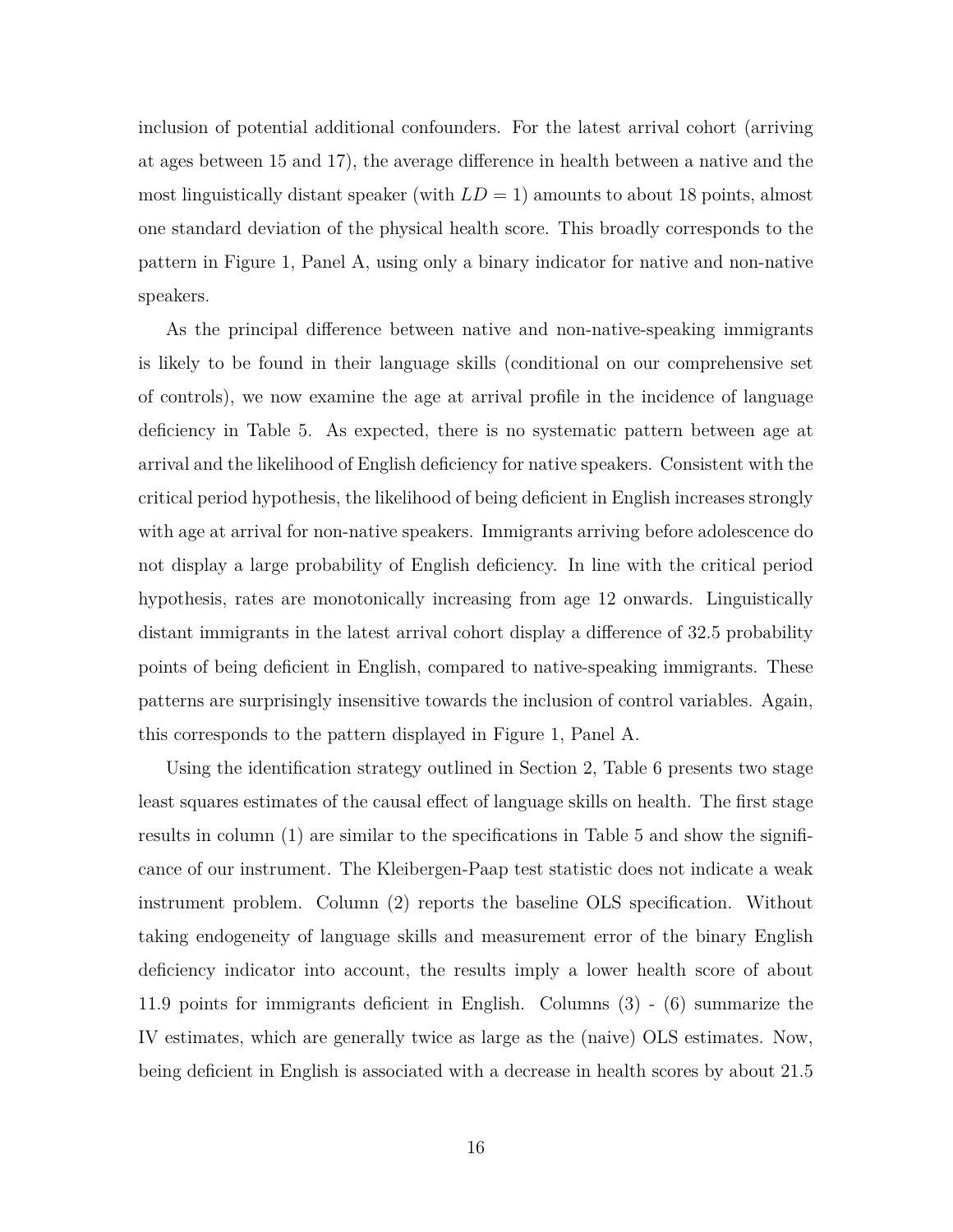points, about one standard deviation in the health scores. Controlling for an increasingly comprehensive set of control variables has only a small effect on the magnitude of the estimates.

This main effect is quite large when compared to the much studied educationhealth gradient. The unconditional mean difference in health between native-born tertiary educated individuals and native-born high school dropouts is slightly less than one half of a standard deviation in the health score.

We test the robustness of the IV results by estimating the effect of English deficiency separately on the single subdomains of the SF36 physical health score in Table 7 (recall the structure in Table 1). The different domains, again defined on a 0-100 scale, are physical functioning (related to everyday physical activities), role-physical (related to health hurdles on the job), bodily pain (related to general pain experience) and general health (subjective health measure). The effects on these sub-domains are significant with the exception of general health. The point estimates are comparable in magnitude with the effect on the total SF36 score, with marginally larger effects on the domains of the role-physical domain and the bodily pain. The estimated effects are robust to whether socioeconomic controls are excluded (Panel A) or included (Panel B).

As noted above, if childhood health differs by age at arrival and is systematically related to linguistic origin, our instrument would be invalid. This potential threat to identification is associated with childhood health as an omitted variable, which is likely related to both linguistic background and the timing of migration, and consequently correlated with both our instrument and adult health status. Indeed, our results are sensitive to the inclusion of childhood health as a control variable such that excluding controls for childhood health increases the estimates by approximately 50%.

Our exclusion restriction is that the interaction of linguistic origin and age at immigration increase the costs of language acquisition yet have no further direct or indirect effect on health production (conditional on our comprehensive controls). This implies that there should be no causal effect of current language skills upon childhood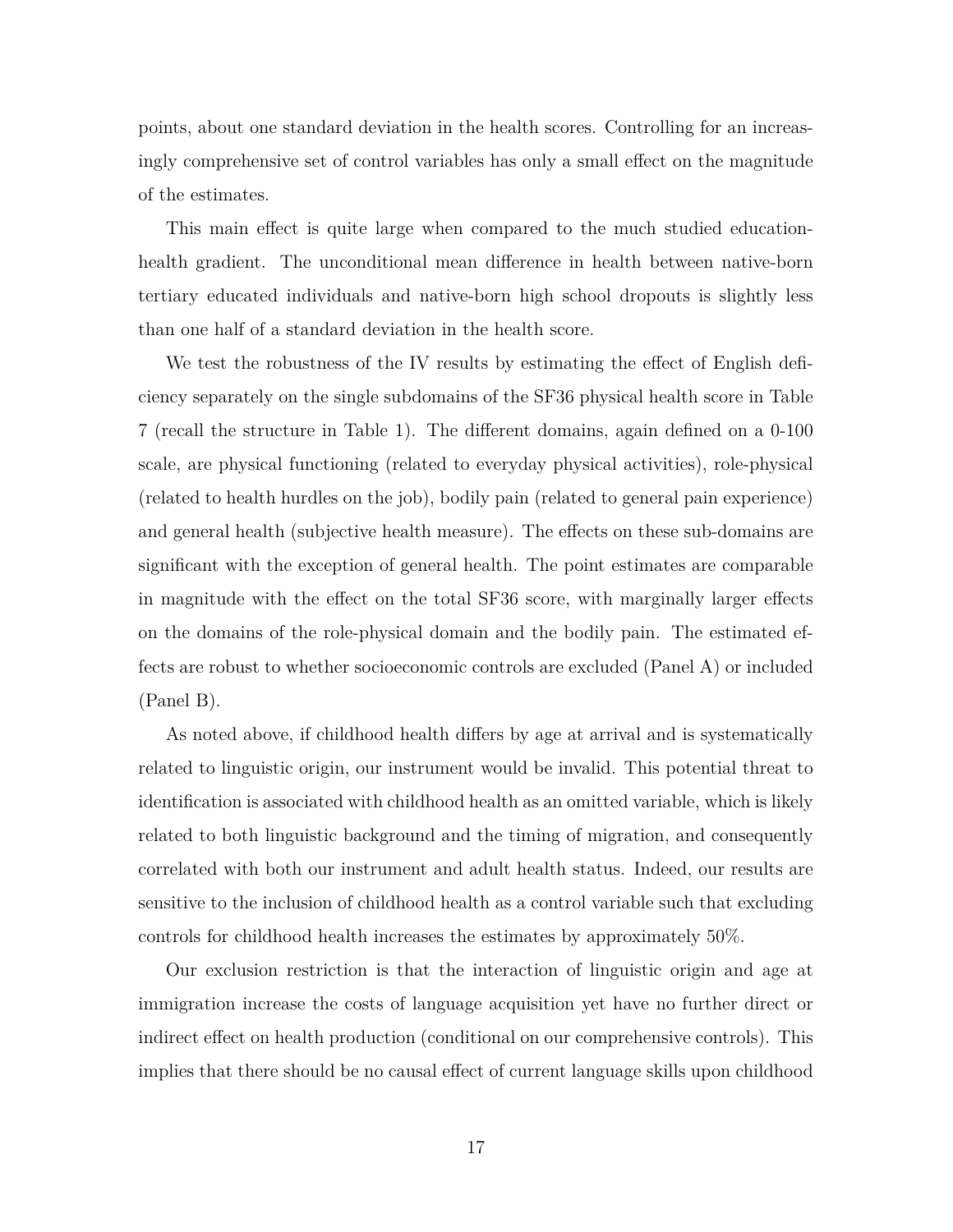health. A 'placebo test' using childhood health (a 0-4 ordinal subjective measure of health before the age of 15) as the dependent variable provides only a very small point estimate (0*.*12) and insignificant relationship between English deficiency and childhood health status, providing suggestive evidence to support the validity of our exclusion restriction, at least in terms of threats to identification based upon childhood health.

In the presence of (non-classical) measurement error in the binary indicator for English deficiency, the OLS estimator will be downward biased and cannot be corrected without knowledge of the misclassification rates in reported deficiency and the true probability that an individual is deficient. Under the assumption that, conditional upon the true probability of English deficiency, the measurement errors in both the endogenous variable and the instrument are independent of each other and physical health, it is readily shown (Kane et al., 1999) that, even with a valid instrument, the IV estimator is biased by a factor that depends only on the misclassification rates in the endogenous variable.<sup>8</sup>

We use the ALLS data on subjective and objective language proficiency to assess these probabilities. Restricting the sample to be analogous to the HILDA sample, we have 432 individuals with valid information on self reported language skills and an objective assessment of adult literacy skills based upon a battery of questions that emphasised the implementation and use of literacy skills in daily activities. Proficiency

$$
q_1 = \Pr(\tilde{w}_i = 1 | w_i = 1)
$$

$$
1 - q_0 = \Pr(\tilde{w}_i = 0 | w_i = 0)
$$

and the misclassified observations:

$$
q_0 = \Pr(\tilde{w}_i = 1 | w_i = 0)
$$
  

$$
1 - q_1 = \Pr(\tilde{w}_i = 0 | w_i = 1)
$$

It can be shown that the IV estimator is biased by a factor  $1/(q_1 - q_0)$ .

<sup>8</sup>For example, consider a model with a binary endogenous regressor (English proficiency) and a binary instrument based upon the interaction of later arrivers and non-English mother tongue, both of which are subject to misclassification errors. Let *w* be a binary variable that takes on a value of one if an individual is truly proficient in English and let  $\tilde{w}$  be a binary variable that takes on a value of one if an individual self-reports to be proficient in English. Define the correctly classified observations: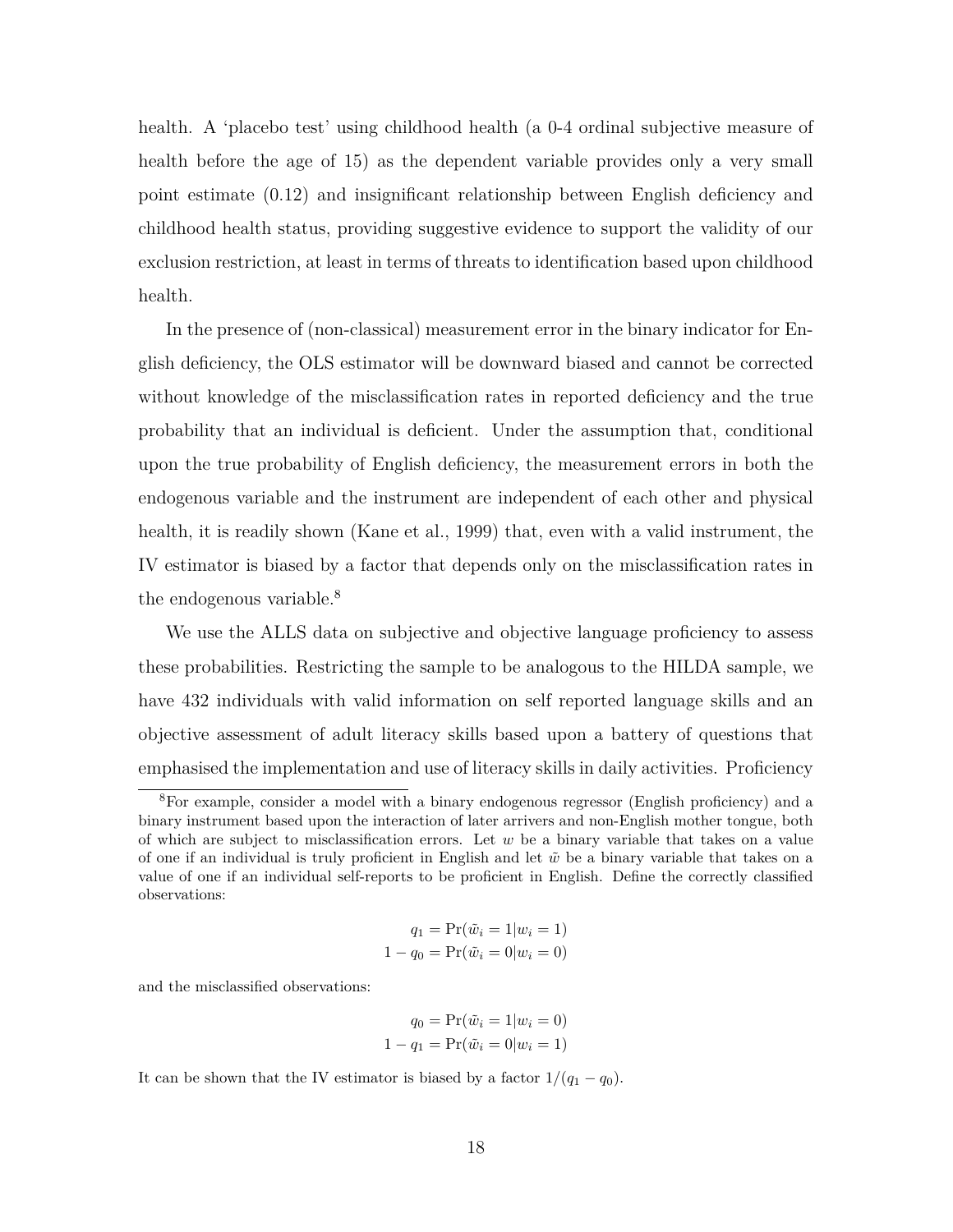is measured along a continuous scale from 0 to 500.

The ALLS data provide a secondary sample to estimate the 'true' probability of English deficiency. A skill score of 225 is regarded by the survey developers as the "minimum required for individuals to meet the complex demands of everyday life and work in the emerging knowledge-based economy" (Statistics Canada, 2005). Accordingly, individuals with a skill score below 225 would be deemed as functionally illiterate. Based upon this threshold, the ALLS sample provides an estimate of 0.880 for the 'true' probability of English proficiency.

As noted by Bleakley and Chin (2004), there is no obvious way to link a continuous variable into a binary indicator without arbitrarily assuming functional relationships. A straightforward approach is to estimate a Probit model of the binary indicator for English proficiency on the continuous literacy test score and to estimate the rates of misclassification according to arbitrarily chosen cutoffs based upon the predicted probabilities. For example, assigning a cutoff of 0.50 implies that all individuals with a predicted probability less than 0.5 are treated as truly English deficient and all individuals with a predicted probability at least as large as 0.50 are treated as truly English proficient. In this case, the estimates of the conditional probabilities  $q_1$  and *q*<sup>0</sup> and the estimate for the 'true' probability of English proficiency imply the OLS estimator is downward biased by an approximate factor of 0.55 while the IV estimator would be upward biased by an approximate factor of 1.610. Increasing the cutoff threshold to 0.60, 0.75, and 0.80, implies the IV estimator would be upward biased by a factor of 2.0.15, 3.420, or 4.068 respectively. This analysis, based upon the auxiliary ALLS sample, provides suggestive evidence that our finding that the IV estimates are almost twice as large as the OLS estimates is consistent with the presence of nonclassical measurement error in self-reported language skills. Consequently, the OLS results in the Table 6 provide a lower bound on the effect of language deficiency on health and the IV estimates provide an upper bound.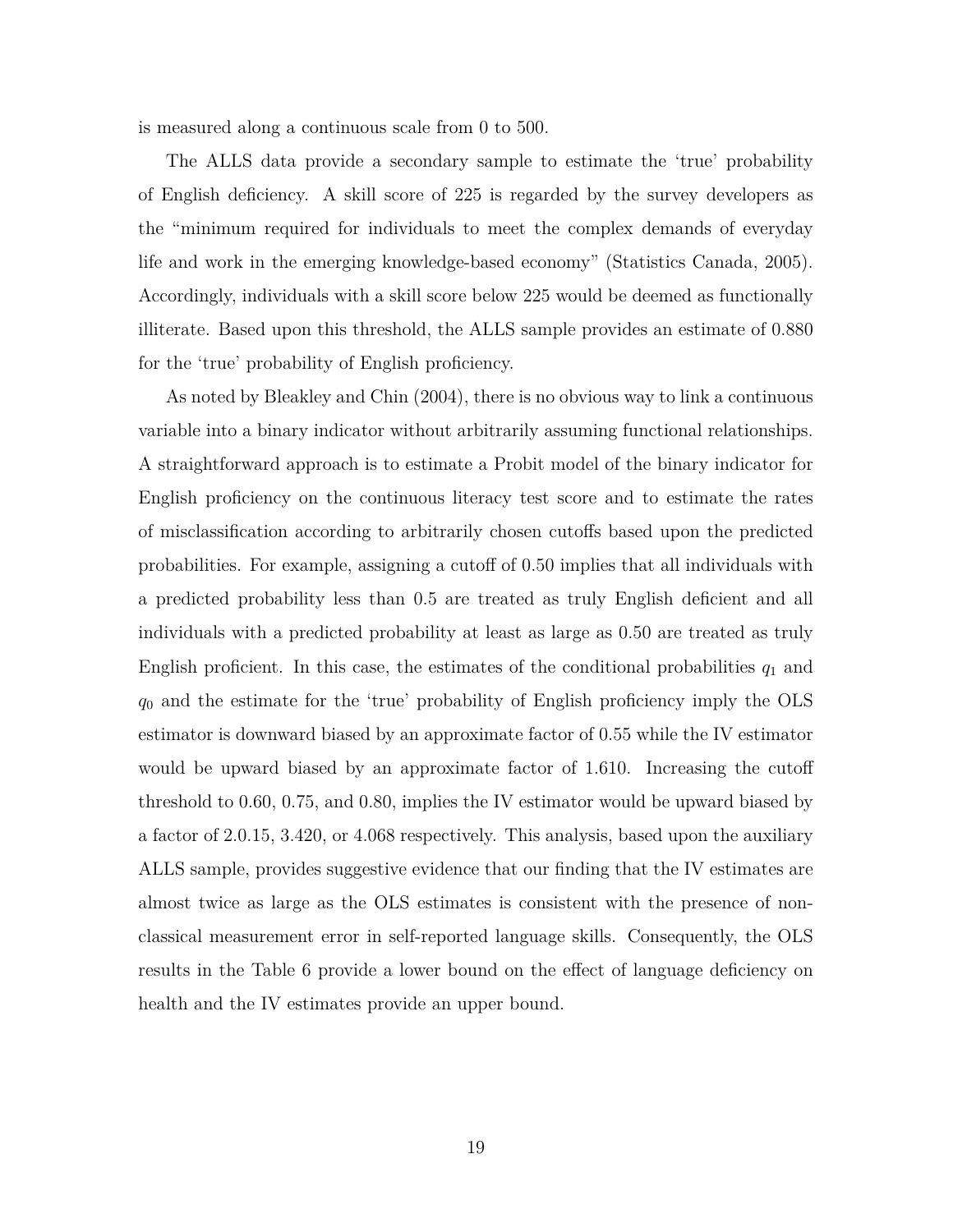#### **5 Mechanisms**

As discussed in Section 2, incorporating language deficiency into a Grossman-style health production model implies a twofold role of language deficiency, analogous to the role of education. First, it influences the access to further inputs into the health production and second, it affects the efficiency of these inputs for health production. The first role, the effect of language deficiency on the input vector of health production, incorporates most findings of the detrimental effects of language deficiency on the socioeconomic integration and assimilation of immigrants.

Empirically well-established links between language proficiency and labor market outcomes have been shown for employment probabilities and earnings (Bleakley and Chin, 2004; Dustmann and van Soest, 2002; Chiswick and Miller, 1995). As other authors have pointed out (Peri and Sparber, 2009; Chiswick and Miller, 2010), immigrants deficient in the destination language also face significant hurdles in their occupational choice, ending up in jobs with a low communicative task content, but with a larger focus on manual work. These jobs are typically characterized by greater physical demands and dangerous work conditions, ultimately leading to adverse health effects which are only partially overcome by compensating wage differentials. Besides labor market influences, destination language proficiency also influences the access to social support systems. For example, Bleakley and Chin (2010) report lower rates of intermarriage, higher divorce rates and and a larger probability of local segregation for English-deficient childhood migrants in the US. Less socially integrated migrants lack a social feedback mechanism through relatives, friends or colleagues who otherwise would potentially comment on observable unhealthy behavior like drinking, smoking and physical activity.

Can we provide suggestive evidence on these indirect effects of language deficiency through health inputs? Our reduced-form estimates presented in Table 6 only provide 'black-box' causal effects that do not allow us to distinguish between these distinct roles of language in immigrant health production. Lacking comprehensive retrospective information on health behavior and health productive inputs, we can only utilize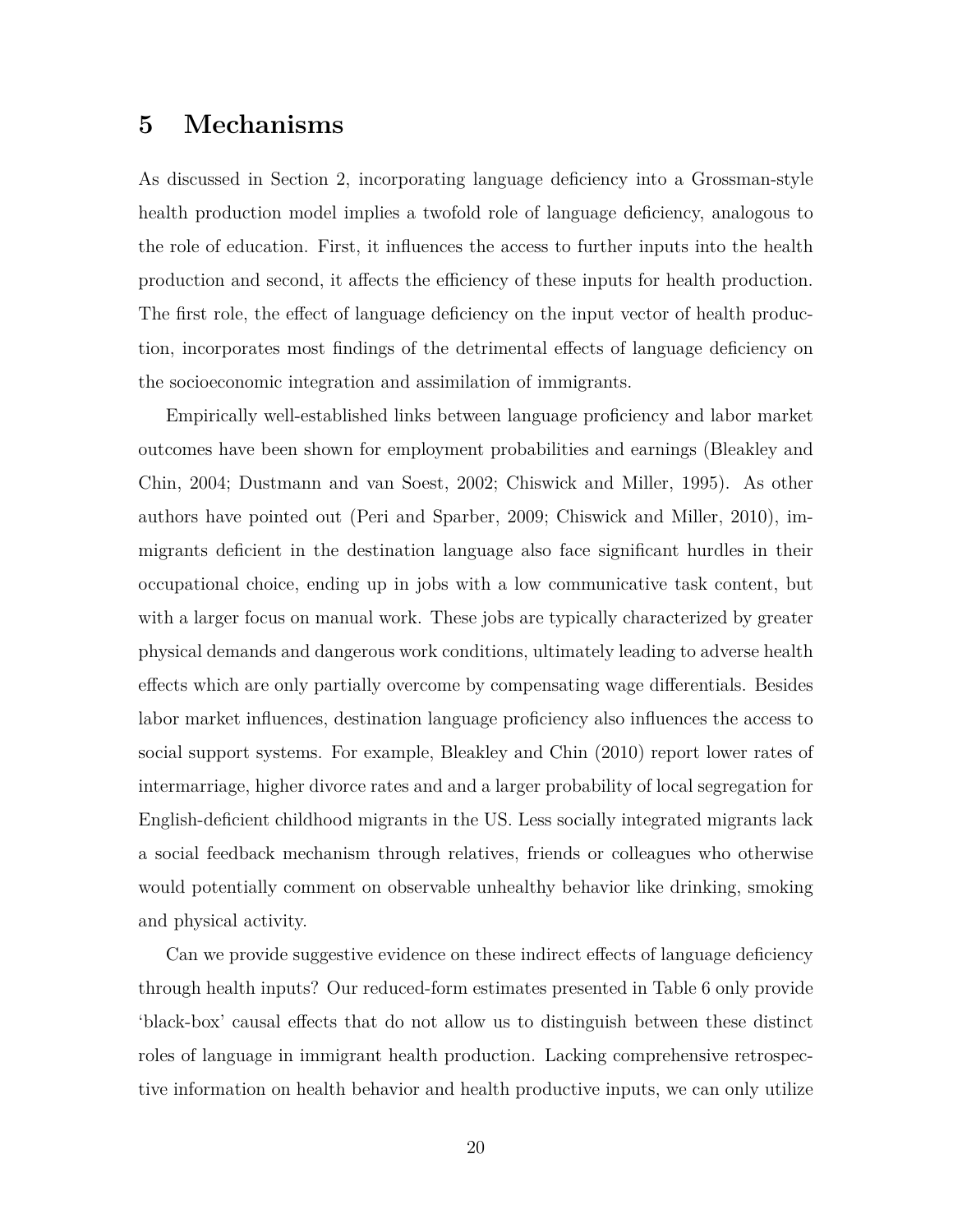contemporary information on both health outcomes and the inputs to infer the effects of past behavior and inputs on the health production path. Current health status as a stock is affected by current work conditions only to a minor degree, but is determined largely by the history of working conditions throughout one's career. As we only observe current occupation, current income and current health behavior, underlying long-term mediating relationships might be in principle not identifiable. Nonetheless, without claiming a causal interpretation, correlations between English deficiency and contemporary mediators provide some suggestive evidence for the importance of health productive inputs. Table 8 summarizes partial correlations of mediating labor market outcomes, social inclusion indicators and indicators for observable health behavior and the English deficiency. Although the point estimates have the expected signs, most of the coefficients are very small in magnitude and remain insignificant. Again, this does not eliminate the possibility that English deficiency has influenced health behavior in the past, which has an effect on contemporary health scores. Rather our data does not allow us to address this.

Taken together, these results provide no evidence that a more difficult and costly access to health inputs acts as mechanism for the estimated strong negative effect of English deficiency on the physical health scores. Acknowledging that English deficiency still might have had an effect on inputs in the past, we cautiously take this as suggestive evidence that the second role of language deficiency, that is the loss in health production efficiency, might play a more important role.<sup>9</sup>

Although inputs are not affected by language hurdles, individuals who are less proficient in communicating in the destination language face a lower efficiency in health production from given levels of the health inputs. This efficiency-decreasing effect of English deficiency is related to a large literature in medical science addressing destination language deficiency as a barrier in health care access (Anderson et al., 2003; Jacobs et al., 2006). Immigrants with inadequate language skills rely on friends and

<sup>9</sup>This conclusion is also consistent with the evidence presented in Cutler and Lleras-Muney (2006, 2010) for the relationship between education and health. They conclude that income, health insurance, and family background can account for at most 30 percent of the education-health gradient.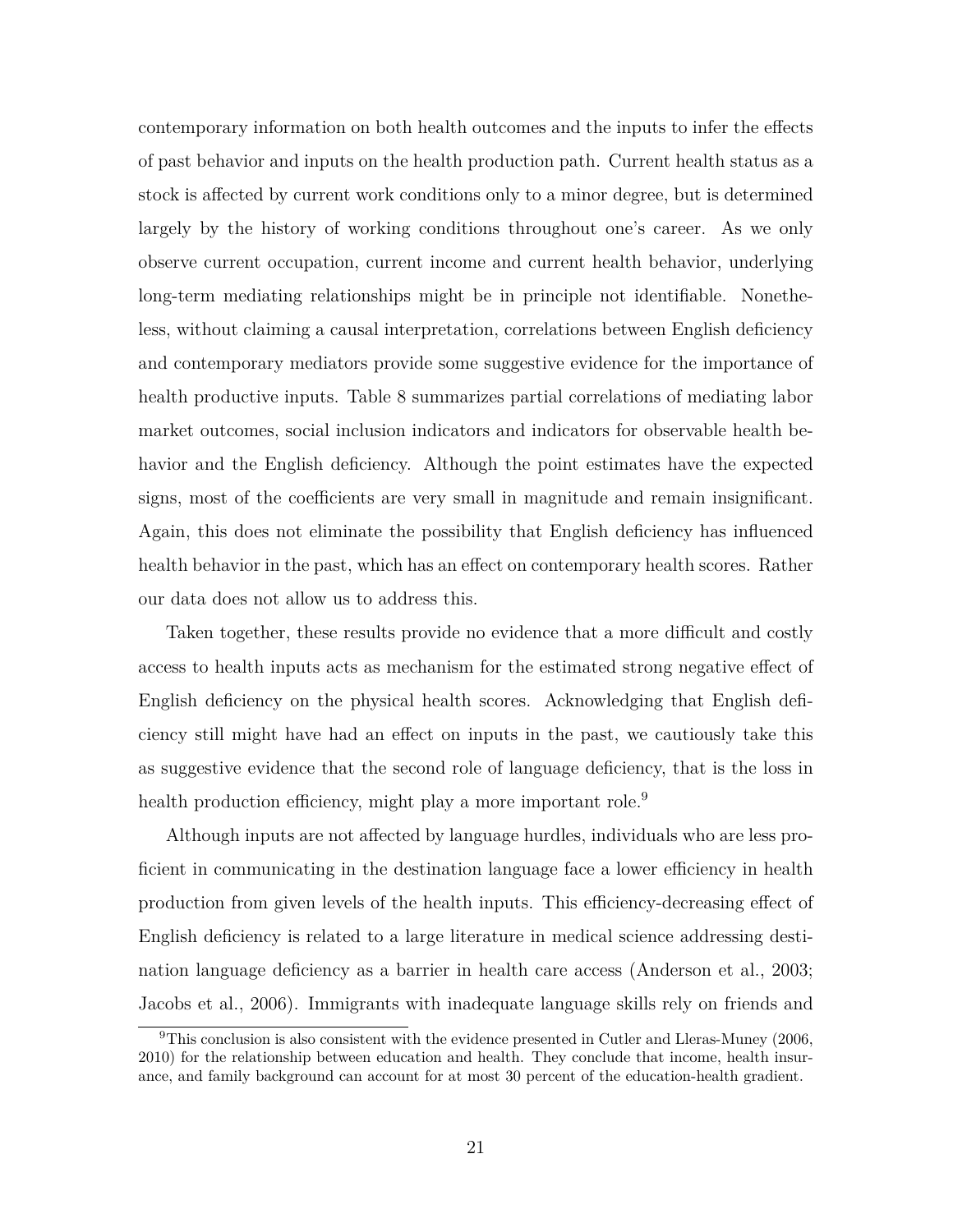relatives for interpreting services, increasing the noisiness of the health information received. Murray and Skull (2005) highlight that the access to trained interpreters is a key factor in the successful provision of health care to English deficient immigrants in Australia, though the funding is often inadequate. The efficiency loss is also reflected in the discussion in social sciences on insufficient health literacy impeding personal choices on health investments and the effectiveness of public health policy measures (Nutbeam, 2000, 2008).

## **6 Conclusion**

The acquisition of the destination language is crucial for the social and economic integration of migrants into the destination country, and its value in the labor market has been extensively analyzed in terms of earnings and employment probabilities. In this paper, we analyzed the importance of language skills on the health outcomes of immigrants.

To identify the causal effect of language on the health outcomes, we utilized a structural break in the ability of acquiring new languages during childhood. Information on linguistic dissimilarity between home and destination language and on the age at arrival allows us to construct an IV variable for language skills that resembles a difference-in-differences estimator comparing immigrants from different linguistic backgrounds arriving at younger and older ages.

Our estimates imply a large and distinctive negative causal effect of language deficiency on the physical health score of immigrants. We interpret this finding within the theoretical framework of a Grossman health production model. As we do not find evidence for a mediating role of the access to health inputs, we argue that language skills likely play an important role by shaping the efficiency of health production, analogously to the role of education.

The magnitude of the negative health-language gradient highlights the non-market returns to language skills which could lead to socially undesirable under-investments, imposing additional pressure on strained universal health care systems and a de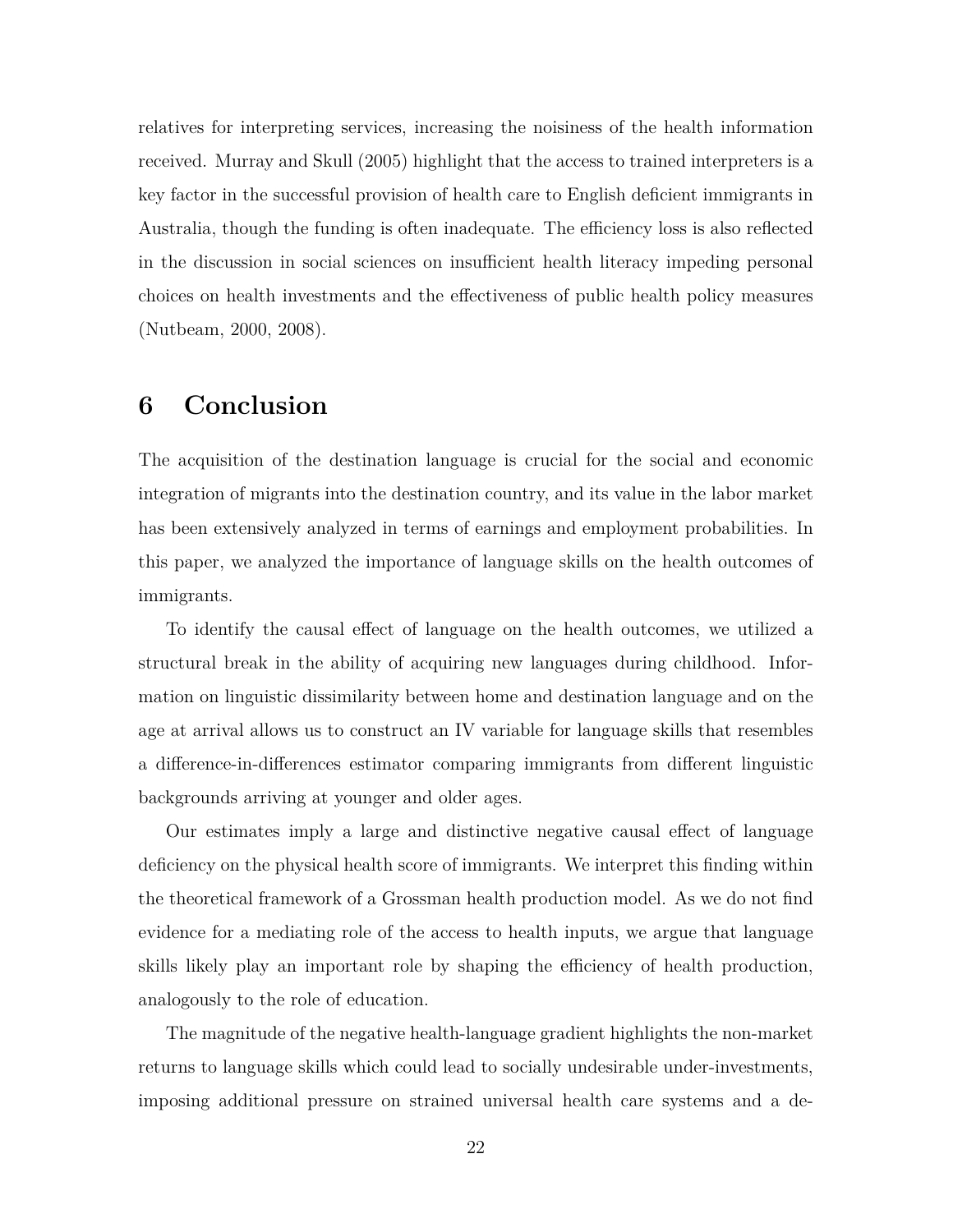creased fiscal net effect of immigration. This might advocate the importance of early supportive interventions like language classes and the provision of interpreter services to reduce the language barriers in health care.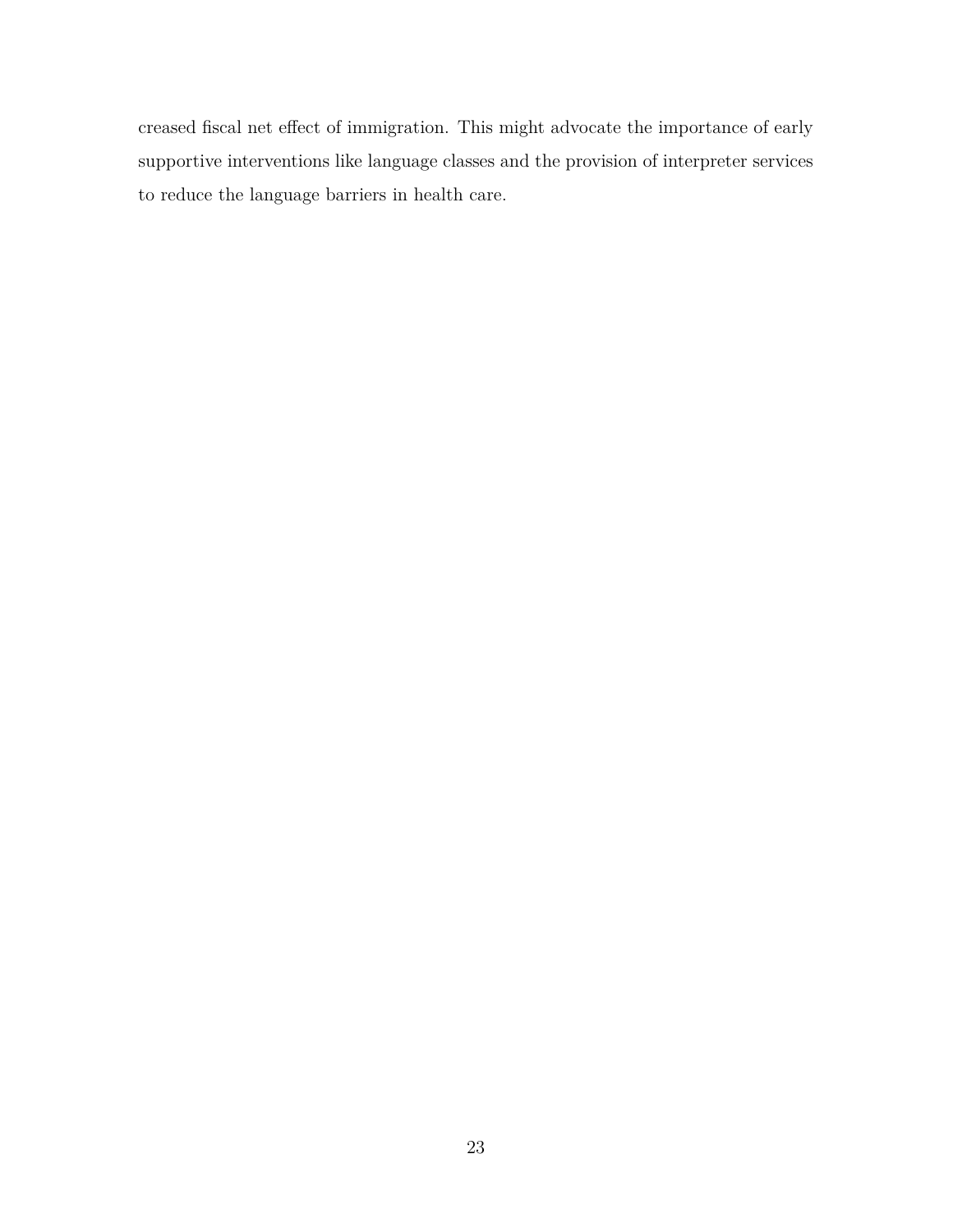#### **References**

- Anderson, L. M., Scrimshaw, S. C., Fullilove, M. T., Fielding, J. E. and Normand, J. (2003). Culturally competent healthcare systems: A systematic review. *American Journal of Preventive Medicine* 24: 68–79.
- Antecol, H. and Bedard, K. (2006). Unhealthy assimilation: Why do immigrants converge to American health status levels? *Demography* 43: 337–360.
- Bakker, D., Müller, A., Velupillai, V., Wichmann, S., Brown, C. H., Brown, P., Egorov, D., Mailhammer, R., Grant, A. and Holman, E. W. (2009). Adding typology to lexicostatistics: A combined approach to language classification. *Linguistic Typology* 13: 169–181.
- Bleakley, H. and Chin, A. (2004). Language skills and earnings: Evidence from childhood immigrants. *The Review of Economics and Statistics* 86: 481–496.
- Bleakley, H. and Chin, A. (2010). Age at arrival, English proficiency, and social assimilation among US immigrants. *American Economic Journal: Applied Economics* 2: 165–192.
- Brachet, T. (2008). Maternal smoking, misclassification, and infant health. MPRA Paper 21466, University Library of Munich, Germany.
- Charette, M. and Meng, R. (1994). Explaining language proficiency: Objective versus self-assessed measures of literacy. *Economics Letters* 44: 313–321.
- Chiswick, B. R. and Miller, P. (2008). A test of the critical period hypothesis for language learning. *Journal of Multilingual and Multicultural Development* Vol. 29, No. 1: 16–29.
- Chiswick, B. R. and Miller, P. W. (1995). The endogeneity between language and earnings: International analyses. *Journal of Labor Economics* 13: 246–288.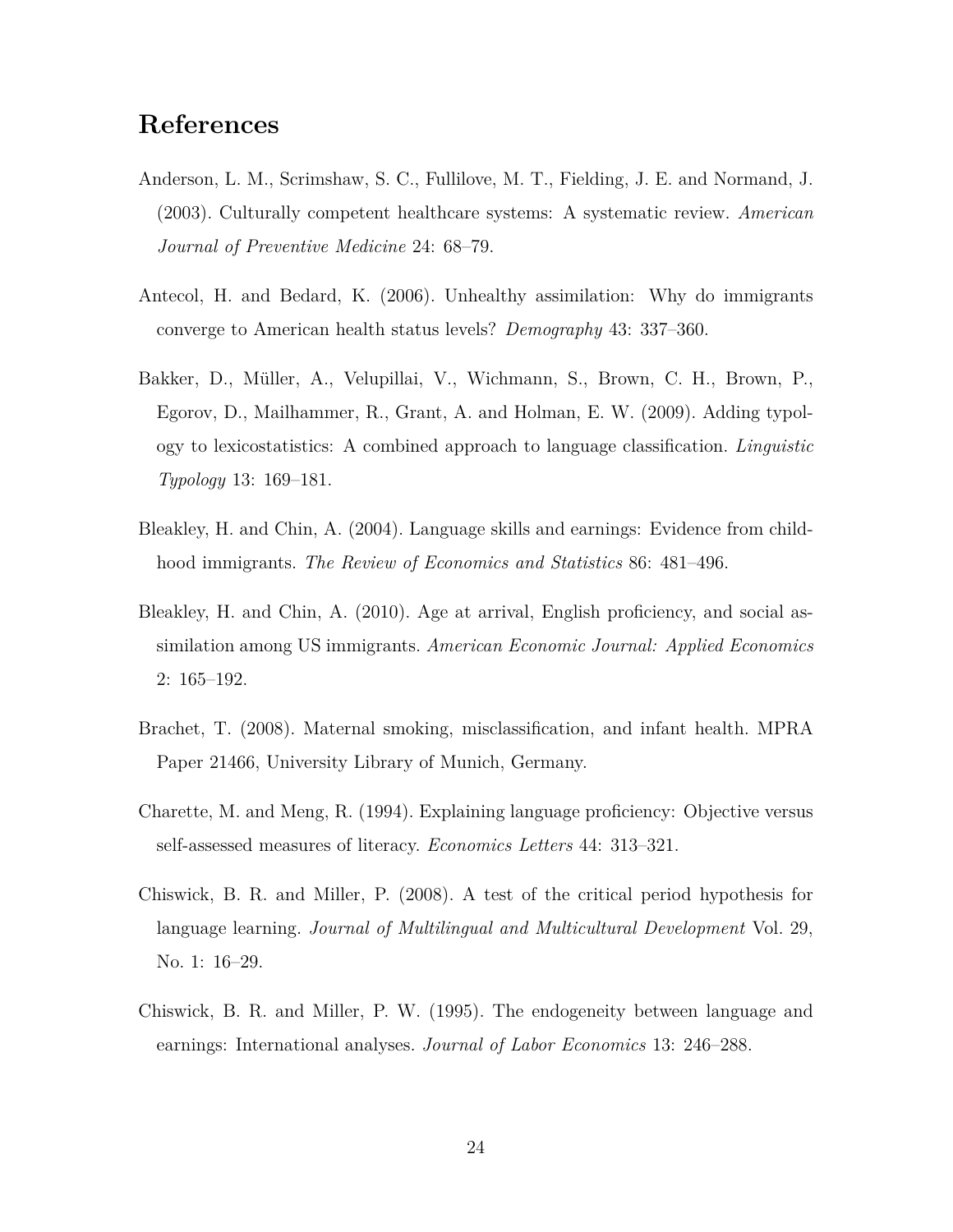- Chiswick, B. R. and Miller, P. W. (2010). Occupational language requirements and the value of English in the US labor market. *Journal of Population Economics* 23: 353–372.
- Coulon, A. de and Wolff, F.-C. (2007). Language proficiency of immigrants and misclassification. *Applied Economics Letters* 14: 857–861.
- Cutler, D. M. and Lleras-Muney, A. (2006). Education and Health: Evaluating Theories and Evidence. NBER Working Paper 12352, National Bureau of Economic Research.
- Cutler, D. M. and Lleras-Muney, A. (2010). Understanding differences in health behaviors by education. *Journal of Health Economics* 29: 1–28.
- Dustmann, C. and van Soest, A. (2001). Language fluency and earnings: Estimation with misclassified language indicators. *The Review of Economics and Statistics* 83: 663–674.
- Dustmann, C. and van Soest, A. (2002). Language and the earnings of immigrants. *Industrial and Labor Relations Review* 55: 473–492.
- Gonzalez, A. (2003). The education and wages of immigrant children: the impact of age at arrival. *Economics of Education Review* 22: 203–212.
- Grossman, M. (1972). On the Concept of Health Capital and the Demand for Health. *Journal of Political Economy* 80: 223–55.
- Grossman, M. and Kaestner, R. (1997). Effects of education on health. In Behrman, J. and Stacey, N. (eds), *The Social Benefits of Education*. University of Michigan Press, 69–123.
- Guven, C. and Islam, A. (2014). Age at migration, language proficiency and socioeconomic outcomes: Evidence from Australia. Unpblished manuscript, Monash University.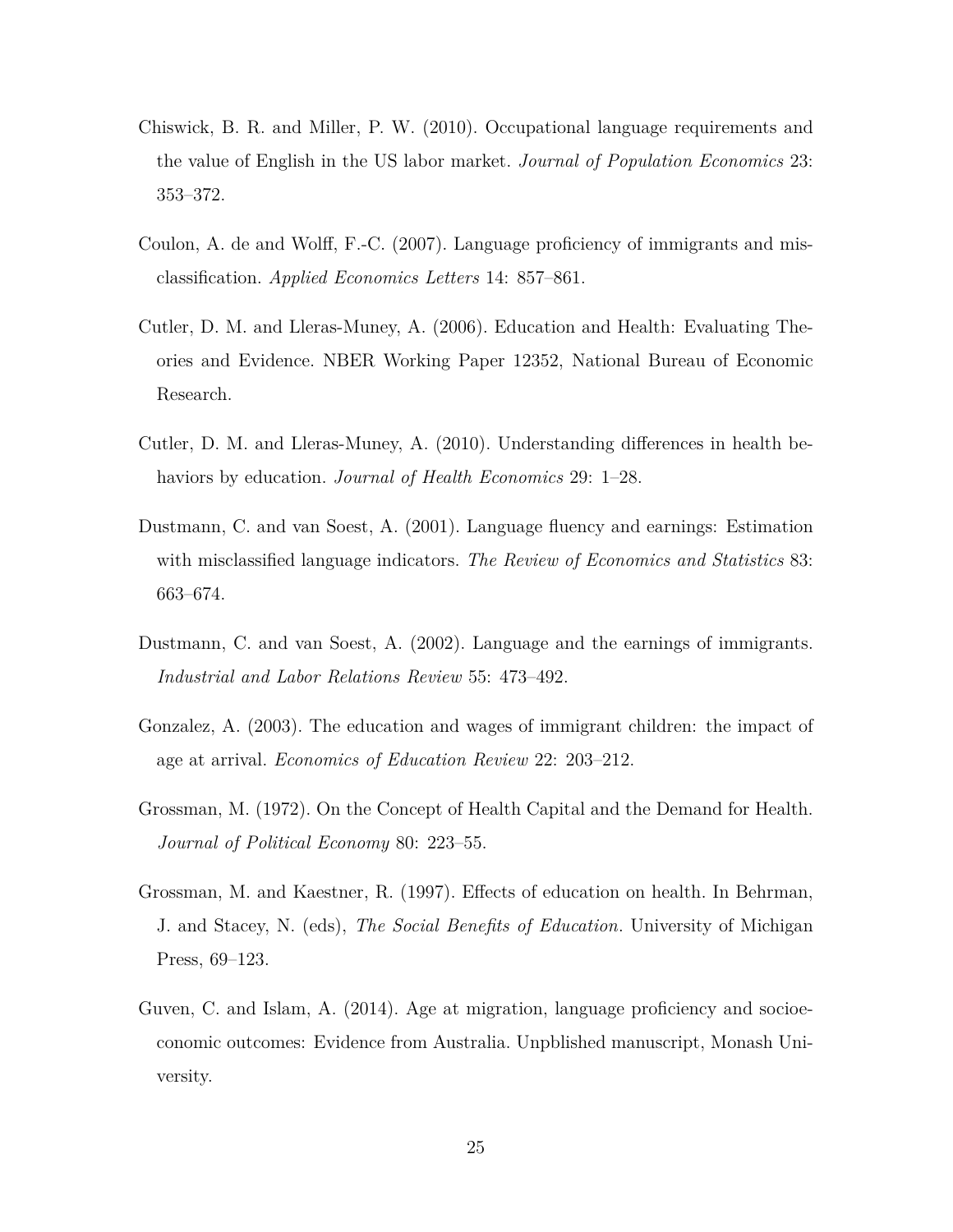- Isphording, I. E. (2014). Disadvantages of linguistic origin Evidence from immigrant literacy scores. *Economics Letters* 123: 236–239.
- Isphording, I. E. and Otten, S. (2013). The costs of babylon linguistic distance in applied economics. *Review of International Economics* 21: 354–369.
- Jacobs, E., Chen, A. H., Karliner, L. S., Agger-Gupta, N. and Mutha, S. (2006). The need for more research on language barriers in health care: a proposed research agenda. *Milbank Quarterly* 84: 111–133.
- Kane, T. J., Rouse, C. E. and Staiger, D. (1999). Estimating returns to schoolong when schooling is misreported. NBER Working Paper 7235, National Bureau of Economic Research.
- Murray, S. B. and Skull, S. A. (2005). Hurdles to health: immigrant and refugee health care in australia. *Australian Health Review* 29: 25–29.
- Myers, D., Gao, X. and Emeka, A. (2009). The Gradient of Immigrant Age-at-Arrival Effects on Socioeconomic Outcomes in the U.S. *International Migration Review* 43: 205–229.
- Newport, E. (2002). Critical periods in language development. In Nadel, L. (ed.), *Encyclopedia of Cognitive Science*. London: Macmillan Publishers Ltd./Nature Publishing Group.
- Nutbeam, D. (2000). Health literacy as a public health goal: A challenge for contemporary health education and communication strategies into the 21st century. *Health Promotion International* 15: 259–267.
- Nutbeam, D. (2008). The evolving concept of health literacy. *Social Science & Medicine* 67: 2072 – 2078.
- Peri, G. and Sparber, C. (2009). Task Specialization, Immigration, and Wages. *American Economic Journal: Applied Economics* 1: 135–69.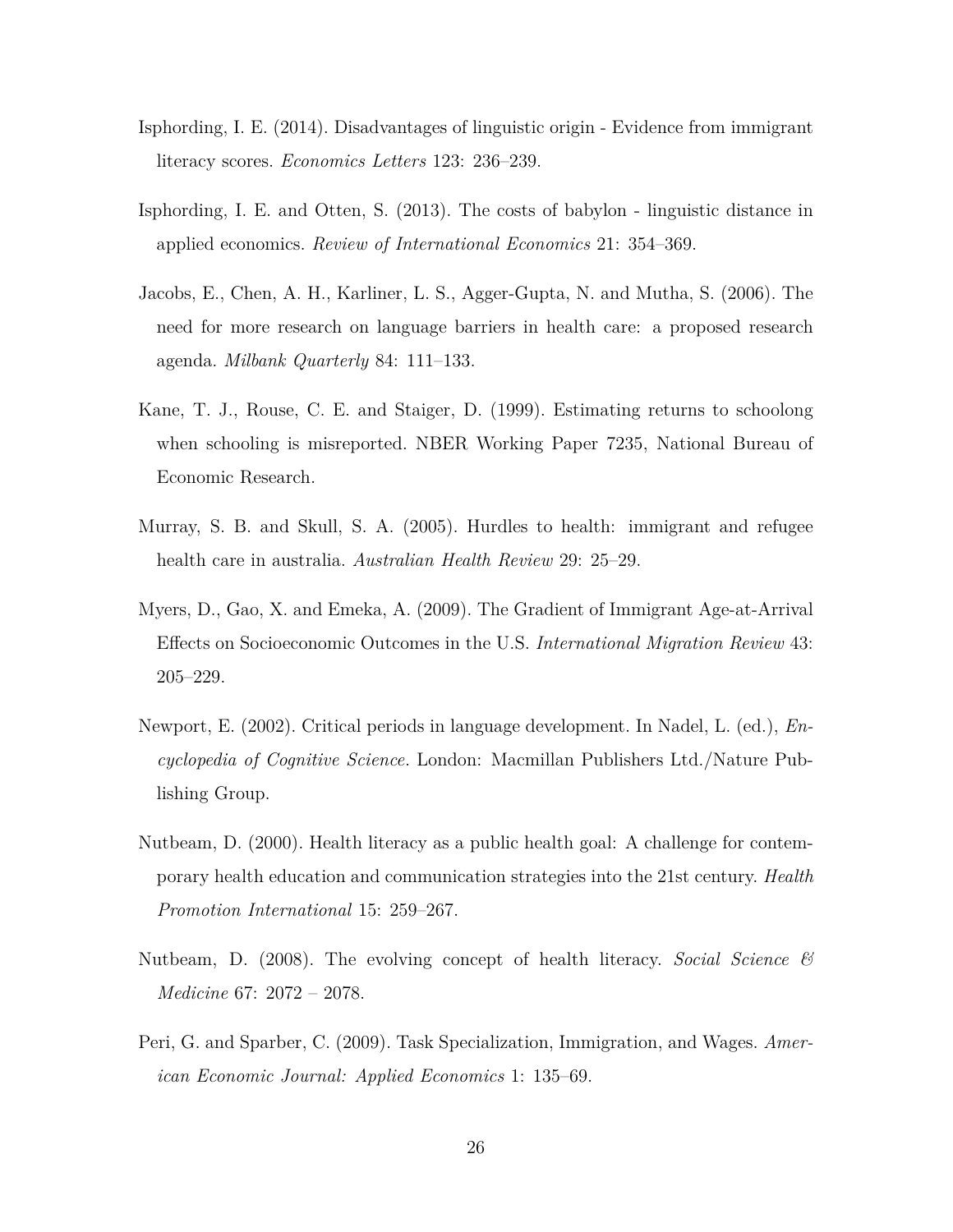- Programme for International Student Assessment (2009). PISA Data Analysis Manual: SAS Second Edition. Organisation for Economic Cooperation and Development, Paris.
- Statistics Canada (2005). Learning a Living: First Results of the Adult Literacy and Life Skills Survey. Minister of Industry, Canada and, Organisation for Economic Cooperation and Development (OECD), Paris.
- Swadesh, M. (1952). Lexico-statistic dating of prehistoric ethnic contacts: With special reference to North American Indians and Eskimos. *Proceedings of the American Philosophical Society* 96: 452–463.
- van den Berg, G. J., Lundborg, P., Nystedt, P. and Rooth, D.-O. (2014). Critical periods during childhood and adolescence. *Journal of the European Economic Association* 12: 1521–1557.
- Wichmann, S., Holman, E. W., Bakker, D. and Brown, C. H. (2010). Evaluating linguistic distance measures. *Physica A: Statistical Mechanics and its Applications* 389: 3632–3639.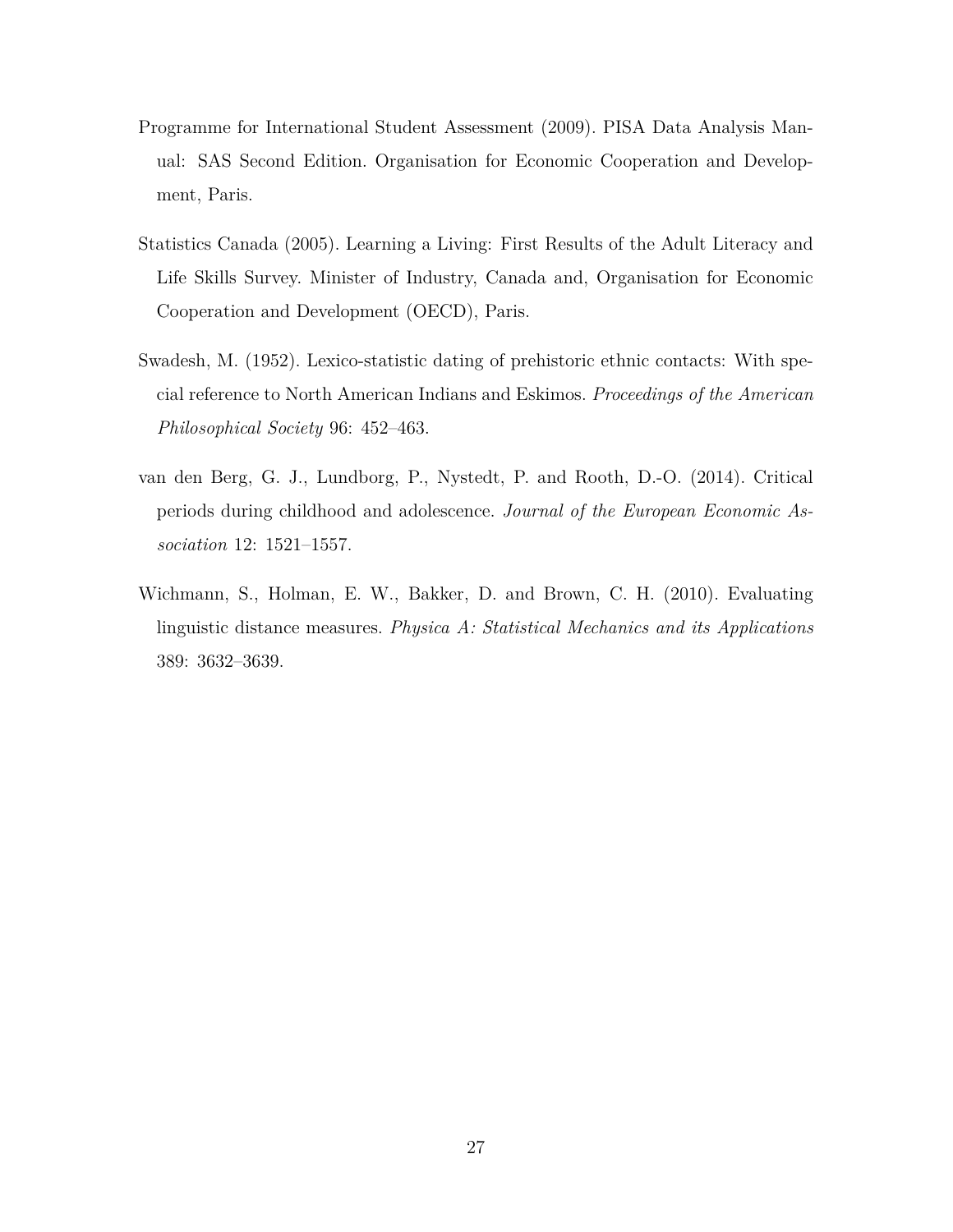## **Tables and Figures**

| <b>Items</b>                                                                                                                                                                                                            | Domains              | Summary<br>Measures |
|-------------------------------------------------------------------------------------------------------------------------------------------------------------------------------------------------------------------------|----------------------|---------------------|
| (34)                                                                                                                                                                                                                    | (8)                  | (2)                 |
| Vigorous Activities<br>Moderate Activities<br>Lift, Carry, Groceries<br>Climb Several Flights<br>Climb One Flight<br>Bend, Kneel<br>Walk Mile<br>Walk Several Blocks<br>Walk One Block<br>Bathe, Dress<br>Cut Down Time | Physical functioning | Physical Health     |
| Accomplished Less<br>Limited in Kind<br>Had Difficulty                                                                                                                                                                  | Role-Physical        |                     |
| Pain-Magnitude<br>Pain-Interfere                                                                                                                                                                                        | <b>Bodily Pain</b>   |                     |
| Sick Easier<br>As Healthy as anyone<br>Health To Get Worse<br>Health Excellent                                                                                                                                          | General Health       |                     |

Table 1: SF–36 domains of physical health

**Source:** www.sf-36.org.

Table 2: The ASJP Linguistic distance measure

| T<br>Two<br>Louse<br>Blood<br>Eye<br>Knee<br>Drink<br>Come<br>Stone<br>Night | You<br>Person<br>Tree<br>Bone<br>Nose<br>Hand<br>See<br>Sun<br>Fire<br>Full | We<br>Fish<br>Leaf<br>Horn<br>Tooth<br><b>Breast</b><br>Hear<br>Star<br>Path<br>New | One<br>Dog<br>Skin<br>Ear<br>Tongue<br>Liver<br>Die<br>Water<br>Mountain<br>Name |
|------------------------------------------------------------------------------|-----------------------------------------------------------------------------|-------------------------------------------------------------------------------------|----------------------------------------------------------------------------------|
| Word                                                                         | English                                                                     | German                                                                              | Distance                                                                         |
| fish<br>breast<br>hand<br>tree<br>Mountain                                   | fiS<br>brest<br>hEnd<br>tri<br>$m$ aunt $3n$                                | fiS<br>brust<br>hant<br>baum<br>bErk                                                | 0<br>1<br>$\overline{2}$<br>4                                                    |

**Source:** Isphording and Otten (2013).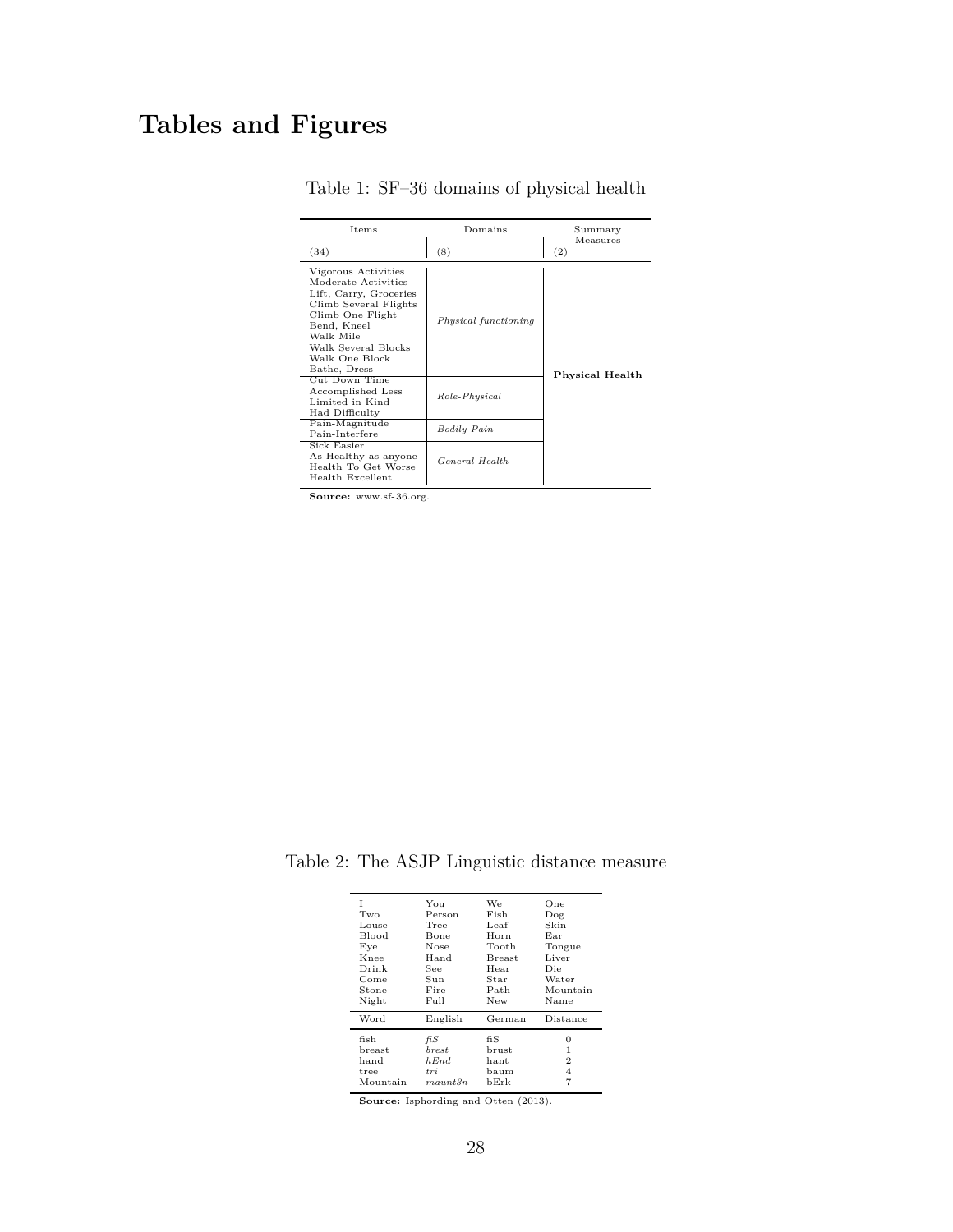|                                                               | Total                        | Native speakers              |                             | Non-native speakers          |                             |
|---------------------------------------------------------------|------------------------------|------------------------------|-----------------------------|------------------------------|-----------------------------|
|                                                               |                              | Arrived<br>before 12         | Arrived<br>after 12         | Arrived<br>before 12         | Arrived<br>after 12         |
| Physical health (SF-36)                                       | 78.215                       | 77.560                       | 79.785                      | 80.297                       | 76.679                      |
| English deficiency                                            | (19.850)                     | (20.444)                     | (17.900)                    | (18.194)                     | (21.028)                    |
|                                                               | 0.041                        | 0.001                        | 0.015                       | 0.066                        | 0.351                       |
| Linguistic distance                                           | (0.160)                      | (0.013)                      | (0.104)                     | (0.160)                      | (0.364)                     |
|                                                               | 0.213                        | 0.000                        | 0.000                       | 0.937                        | 0.963                       |
| Subjective childhood health status                            | (0.399)                      | (0.000)                      | (0.000)                     | (0.106)                      | (0.092)                     |
|                                                               | 3.324                        | 3.335                        | 3.362                       | 3.279                        | 3.245                       |
| Female                                                        | (0.976)                      | (0.967)                      | (1.027)                     | (1.000)                      | (0.904)                     |
|                                                               | 0.529                        | 0.495                        | 0.506                       | 0.663                        | 0.592                       |
| Age                                                           | (0.499)                      | (0.500)                      | (0.500)                     | (0.473)                      | (0.492)                     |
|                                                               | 41.399                       | 42.497                       | 45.317                      | 34.947                       | 37.057                      |
| Age at arrival                                                | (12.355)<br>7.444<br>(5.085) | (11.308)<br>4.972<br>(3.487) | (12.367)<br>14.276          | (13.413)<br>6.469<br>(3.210) | (12.840)<br>15.169          |
| Married                                                       | 0.698<br>(0.459)             | 0.751<br>(0.432)             | (1.960)<br>0.716<br>(0.451) | 0.531<br>(0.499)             | (1.748)<br>0.550<br>(0.498) |
| No. of children in household                                  | 0.643                        | 0.683                        | 0.464                       | 0.675                        | 0.617                       |
|                                                               | (1.016)                      | (1.026)                      | (0.804)                     | (1.168)                      | (0.972)                     |
| Household income (in 1,000 AUD)                               | 93.524                       | 93.931                       | 86.465                      | 104.799                      | 84.031                      |
|                                                               | (83.385)                     | (83.876)                     | (62.257)                    | (107.586)                    | (60.602)                    |
| Full-time employed                                            | 0.529                        | 0.549                        | 0.548                       | 0.449                        | 0.478                       |
|                                                               | (0.499)                      | (0.498)                      | (0.498)                     | (0.498)                      | (0.500)                     |
| Part-time employed                                            | 0.226                        | 0.220                        | 0.248                       | 0.263                        | 0.161                       |
|                                                               | (0.418)                      | (0.415)                      | (0.432)                     | (0.441)                      | (0.368)                     |
| Unemployed                                                    | 0.035                        | 0.033                        | 0.028                       | 0.038                        | 0.053                       |
|                                                               | (0.183)                      | (0.178)                      | (0.164)                     | (0.192)                      | (0.224)                     |
| Not in labor force                                            | 0.210                        | 0.196                        | 0.176                       | 0.250                        | 0.309                       |
|                                                               | (0.408)                      | (0.397)                      | (0.381)                     | (0.433)                      | (0.462)                     |
| Education: Tertiary                                           | 0.296                        | 0.305                        | 0.208                       | 0.335                        | 0.323                       |
|                                                               | (0.456)                      | (0.460)                      | (0.406)                     | (0.472)                      | (0.468)                     |
| Education: Certificate/Diploma                                | 0.296                        | 0.308                        | 0.415                       | 0.192                        | 0.171                       |
|                                                               | (0.457)                      | (0.462)                      | (0.493)                     | (0.394)                      | (0.377)                     |
| Education: Year 12                                            | 0.167                        | 0.154                        | 0.112                       | 0.246                        | 0.235                       |
|                                                               | (0.373)                      | (0.361)                      | (0.315)                     | (0.431)                      | (0.424)                     |
| Education: Year 11 or below                                   | 0.241                        | 0.234                        | 0.265                       | 0.228                        | 0.271                       |
|                                                               | (0.428)                      | (0.424)                      | (0.442)                     | (0.420)                      | (0.445)                     |
| Father has higher education                                   | 0.414                        | 0.441                        | 0.346                       | 0.396                        | 0.362                       |
|                                                               | (0.493)                      | (0.497)                      | (0.476)                     | (0.489)                      | (0.481)                     |
| Mother has higher education                                   | 0.273                        | 0.260                        | 0.295                       | 0.321                        | 0.243                       |
|                                                               | (0.445)                      | (0.439)                      | (0.456)                     | (0.467)                      | (0.429)                     |
| Living in urban area                                          | 0.677                        | 0.616                        | 0.692                       | 0.840                        | 0.831                       |
|                                                               | (0.468)                      | (0.487)                      | (0.462)                     | (0.367)                      | (0.375)                     |
| SEIFA index of relative economic advantages and disadvantages | 5.683                        | 5.878                        | 5.624                       | 5.421                        | 4.784                       |
|                                                               | (2.882)                      | (2.775)                      | (2.773)                     | (3.131)                      | (3.202)                     |
| Number of observations                                        | 5,706                        | 3553                         | 867                         | 473                          | 813                         |

#### Table 3: Descriptive statistics by linguistic origin and age at arrival

**Notes:** – Standard errors reported in parentheses –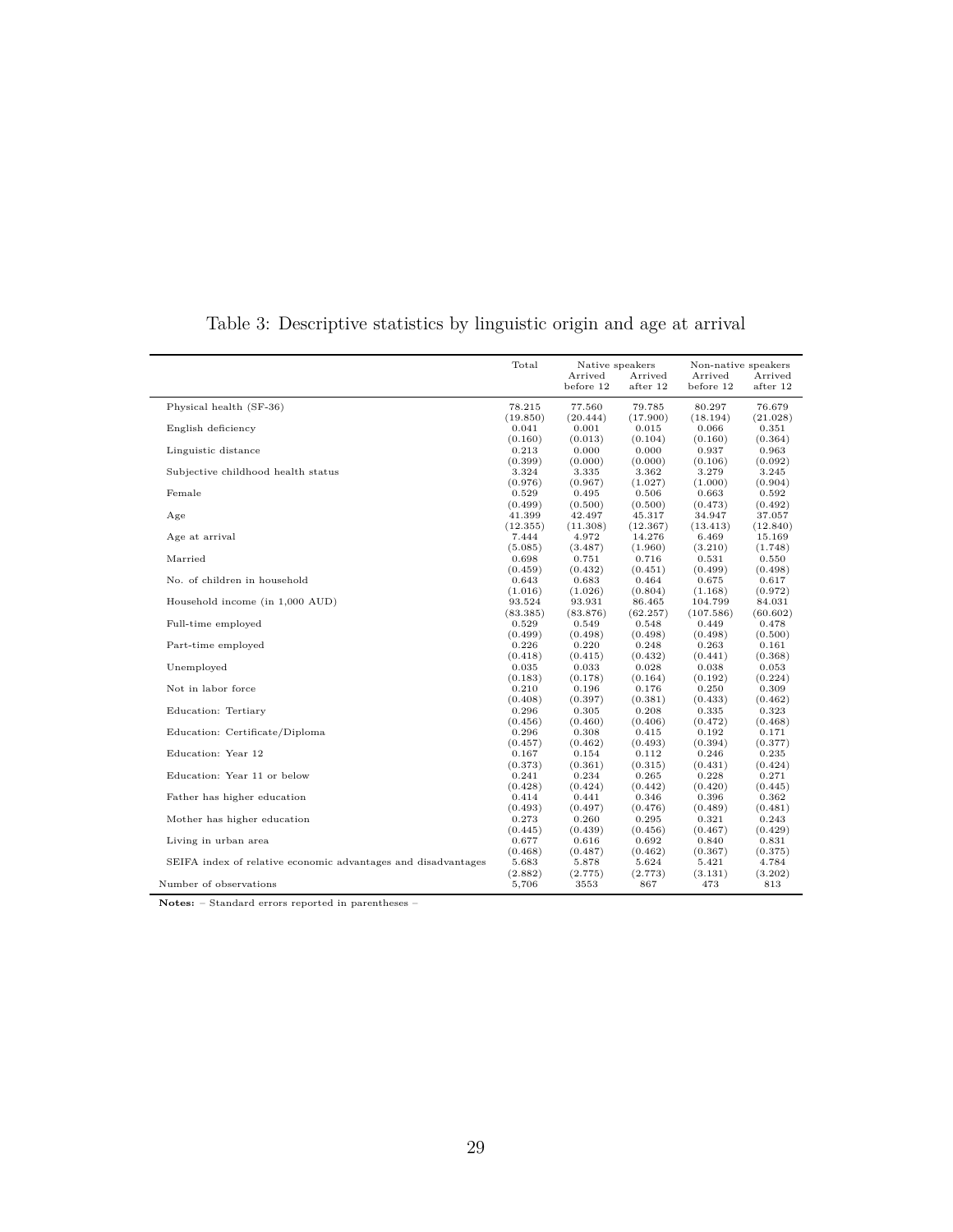|                                                                                                                   | (1)                             | (2)                             | (3)                       | (4)                       |
|-------------------------------------------------------------------------------------------------------------------|---------------------------------|---------------------------------|---------------------------|---------------------------|
| Panel A:<br>Age at arrival $(AAA)$<br>Ref. cat.: Age at arrival 0-2                                               |                                 |                                 |                           |                           |
| Age at arrival 3-5                                                                                                | $-1.501$                        | $-1.200$                        | $-0.812$                  | 0.618                     |
| Age at arrival 6-8                                                                                                | (2.01)<br>$-0.295$              | (1.94)<br>$-0.362$              | (2.08)<br>0.297           | (1.95)<br>1.138           |
| Age at arrival 9-11                                                                                               | (1.74)<br>$-3.606*$             | (1.72)<br>$-3.418*$             | (1.94)<br>$-2.793$        | (1.83)<br>$-1.844$        |
| Age at arrival 12-14                                                                                              | (2.06)<br>0.791                 | (2.02)<br>1.334                 | (2.15)<br>1.934           | (2.00)<br>3.397           |
| Age at arrival 15-17                                                                                              | (2.03)<br>$-1.217$<br>(2.14)    | (2.04)<br>$-0.507$<br>(2.16)    | (2.18)<br>0.005<br>(2.33) | (2.13)<br>1.473<br>(2.11) |
| Basic controls                                                                                                    | yes                             | yes                             | yes                       | yes                       |
| Origin-fixed effects                                                                                              | no                              | yes                             | yes                       | yes                       |
| Regional effects                                                                                                  | $_{\rm no}$                     | no                              | yes                       | yes                       |
| Socio-economic controls                                                                                           | no                              | no                              | no                        | yes                       |
| $R^2$<br>N                                                                                                        | 0.081<br>5706                   | 0.102<br>5706                   | 0.139<br>5706             | 0.210<br>5706             |
| Panel B:<br>Age at arrival $(AAA)$ by linguistic distance $(LD)$<br>Ref. cat.: Native speaker, Age at arrival 0-2 |                                 |                                 |                           |                           |
| Age at arrival 3-5                                                                                                | $-1.424$                        | $-0.876$                        | 0.045                     | 1.475                     |
| Age at arrival 6-8                                                                                                | (2.29)<br>$-0.055$              | (2.19)<br>0.013                 | (2.29)<br>0.923           | (2.14)<br>1.996           |
| Age at arrival 9-11                                                                                               | (2.04)<br>$-2.069$              | (2.01)<br>$-1.859$              | (2.21)<br>$-1.079$        | (2.05)<br>$-0.223$        |
| Age at arrival 12-14                                                                                              | (2.42)<br>2.310                 | (2.36)<br>3.021                 | (2.47)<br>3.944           | (2.25)<br>$5.191**$       |
| Age at arrival 14-17                                                                                              | (2.26)<br>1.812                 | (2.25)<br>2.311                 | (2.40)<br>3.477           | (2.33)<br>$4.863*$        |
| Linguistic distance                                                                                               | (2.85)<br>$4.386*$              | (2.82)<br>$4.815*$              | (2.94)<br>3.452           | (2.58)<br>3.128           |
|                                                                                                                   | (2.41)                          | (2.54)                          | (4.29)                    | (4.20)                    |
| $LD \times AAA$ 3-5                                                                                               | $-1.938$                        | $-3.539$                        | $-6.924$                  | $-6.767$                  |
| $LD \times AAA 6-8$                                                                                               | (4.18)<br>$-3.243$              | (4.07)<br>$-4.007$              | (5.17)<br>$-5.609$        | (4.87)<br>$-6.948*$       |
| $LD \times AAA$ 9-11                                                                                              | (3.24)<br>$-8.655**$            | (3.29)<br>$-8.897**$            | (4.00)<br>$-10.235**$     | (3.91)<br>$-9.846**$      |
| $LD \times AAA$ 12-14                                                                                             | (4.28)<br>$-9.257**$            | (4.28)<br>$-10.225**$           | (4.82)<br>$-12.676***$    | (4.45)<br>$-11.240**$     |
| $LD \times AAA$ 15-17                                                                                             | (4.14)<br>$-10.115**$<br>(4.15) | (4.12)<br>$-10.058**$<br>(4.14) | (4.87)<br>$-13.415***$    | (4.79)<br>$-13.071*$      |
| Basic controls                                                                                                    | yes                             | yes                             | (4.87)<br>yes             | (4.37)<br>yes             |
| Origin-fixed effects                                                                                              | no                              | yes                             | yes                       | yes                       |
| Regional effects                                                                                                  | no                              | no                              | yes                       | yes                       |
| Socio-economic controls                                                                                           | no                              | no                              | no                        | yes                       |
| $R^2$<br>Ν                                                                                                        | 0.087<br>5706                   | 0.107<br>5706                   | 0.146<br>5706             | 0.216<br>5706             |

#### Table 4: OLS results: Age at arrival and health outcomes by linguistic distance

**Notes:**  $-$  \*  $p$  < 0.1, \*\*  $p$  < 0.05, \*\*\*  $p$  < 0.01. – Standard errors reported in parentheses are clustered<br>at the individual level. – Sample restricted to age 18 - 65. – The dependent health variables is based<br>on SF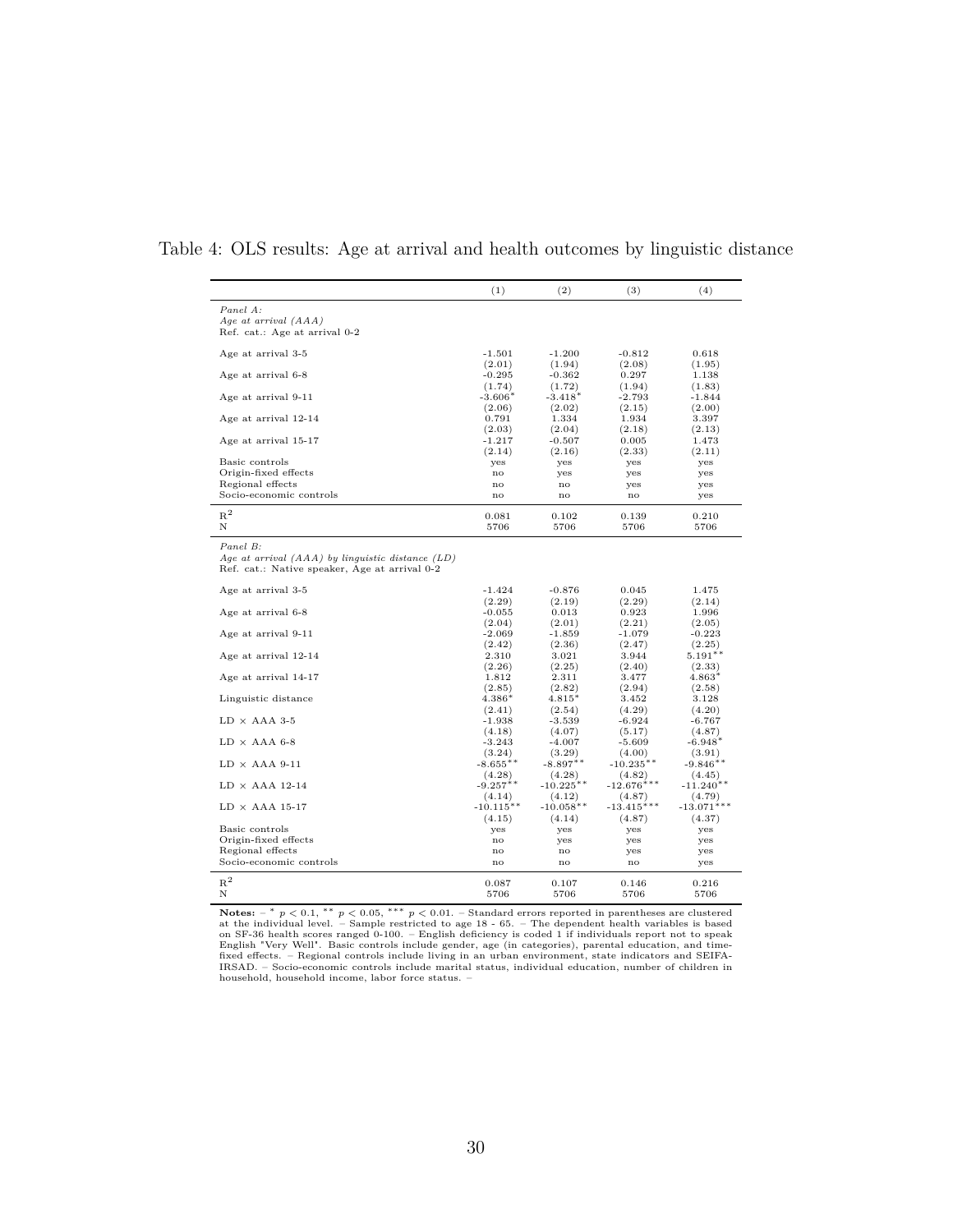

Figure 1: Mean English deficiency and physical health by age at arrival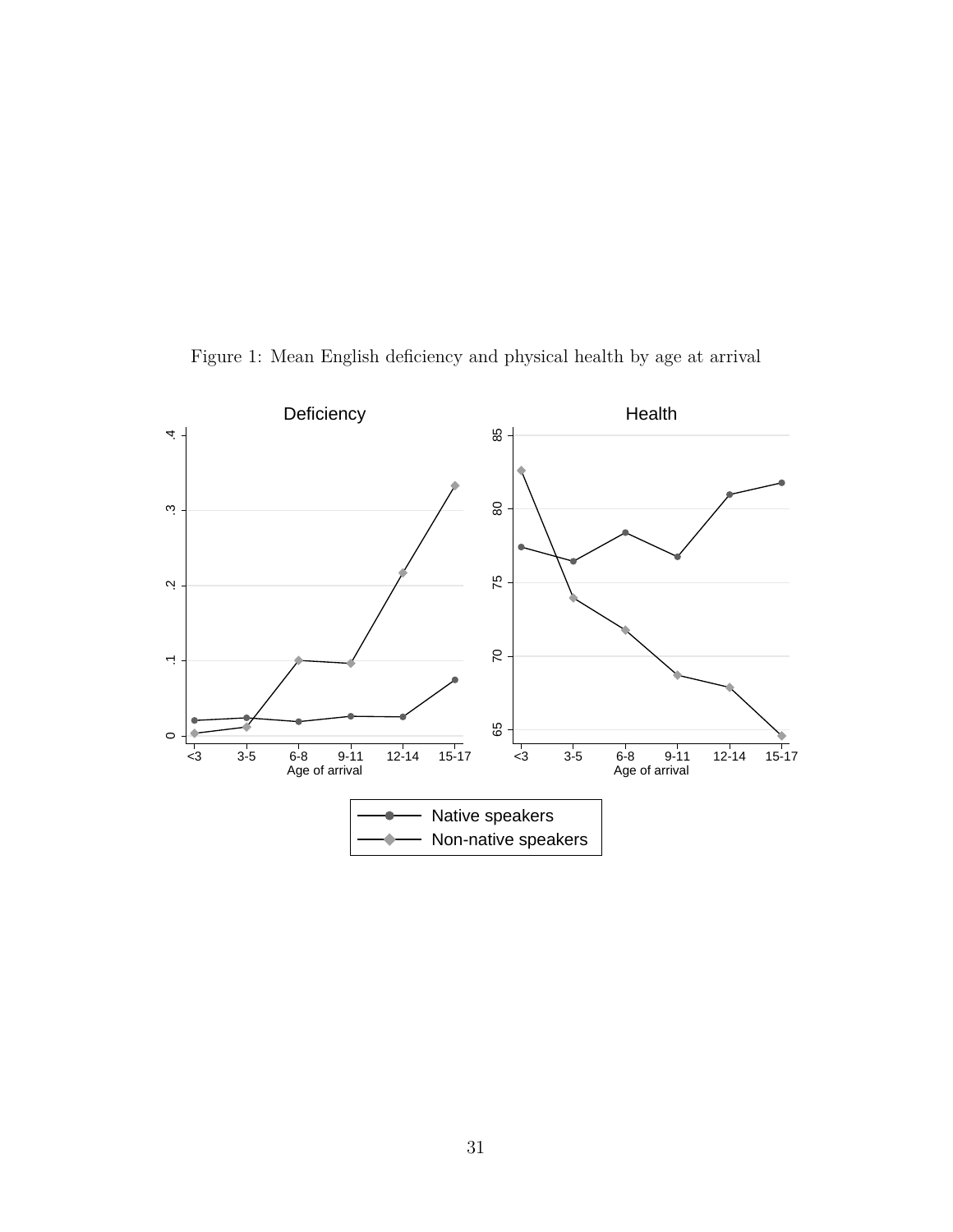|                                                      | (1)             | (2)             | (3)                | (4)                |
|------------------------------------------------------|-----------------|-----------------|--------------------|--------------------|
| Panel A:                                             |                 |                 |                    |                    |
| Age at arrival (linear) by                           |                 |                 |                    |                    |
| <i>linguistic distance</i>                           |                 |                 |                    |                    |
| Age at arrival                                       | 0.001           | 0.001           | $0.001*$           | 0.001              |
|                                                      | (0.00)          | (0.00)          | (0.00)             | (0.00)             |
| Non-native speaker                                   | $-0.084***$     | $-0.087***$     | $-0.159***$        | $-0.155***$        |
|                                                      | (0.03)          | (0.03)          | (0.04)             | (0.04)             |
| Interaction                                          | $0.027***$      | $0.026***$      | $0.027***$         | $0.027***$         |
|                                                      | (0.00)          | (0.00)          | (0.00)             | (0.00)             |
| Basic controls<br>Origin-fixed effects               | yes             | yes             | yes                | yes                |
| Regional effects                                     | no<br>no        | yes<br>no       | yes                | yes                |
| Socio-economic controls                              | no              | no              | yes<br>no          | yes<br>yes         |
|                                                      |                 |                 |                    |                    |
| $\mathbf{R}^2$                                       | 0.366           | 0.376           | 0.531              | 0.541              |
| Ν                                                    | 5706            | 5706            | 5706               | 5706               |
| Panel B:                                             |                 |                 |                    |                    |
| Age at arrival $(AAA)$ by linguistic distance $(LD)$ |                 |                 |                    |                    |
| Ref. cat.: Native speaker, age at arrival 0-2        |                 |                 |                    |                    |
| Age at arrival 3-5                                   | $-0.002$        | $-0.001$        | 0.004              | 0.001              |
|                                                      | (0.00)          | (0.00)          | (0.01)             | (0.01)             |
| Age at arrival 6-8                                   | $-0.005*$       | $-0.006*$       | 0.002              | 0.002              |
|                                                      | (0.00)          | (0.00)          | (0.01)             | (0.01)             |
| Age at arrival 9-11                                  | $-0.004$        | $-0.004$        | 0.006              | 0.007              |
|                                                      | (0.00)          | (0.00)          | (0.01)             | (0.01)             |
| Age at arrival 12-14                                 | $-0.002$        | $-0.003$        | 0.007              | 0.003              |
|                                                      | (0.00)          | (0.00)          | (0.01)             | (0.01)             |
| Age at arrival 14-17                                 | 0.031           | 0.033           | $0.036*$           | $0.032*$           |
|                                                      | (0.02)          | (0.02)          | (0.02)             | (0.02)             |
| Linguistic distance                                  | $0.047*$        | 0.037           | $-0.050$           | $-0.047$           |
|                                                      | (0.03)          | (0.03)          | (0.04)             | (0.04)             |
| $LD \times AAA$ 3-5                                  | $-0.036$        | $-0.027$        | $-0.011$           | $-0.013$           |
| ${\rm LD}$ $\times$ AAA 6-8                          | (0.03)<br>0.062 | (0.03)<br>0.070 | (0.05)<br>$0.102*$ | (0.04)<br>$0.103*$ |
|                                                      | (0.05)          | (0.05)          | (0.06)             | (0.05)             |
| $LD \times AAA 9-11$                                 | 0.047           | 0.053           | 0.057              | 0.052              |
|                                                      | (0.04)          | (0.04)          | (0.04)             | (0.04)             |
| $LD \times AAA$ 12-14                                | $0.216**$       | $0.221***$      | $0.233***$         | $0.226***$         |
|                                                      | (0.09)          | (0.09)          | (0.08)             | (0.08)             |
| $LD \times AAA$ 15-17                                | $0.332***$      | $0.332***$      | $0.359***$         | $0.357***$         |
|                                                      | (0.06)          | (0.06)          | (0.06)             | (0.06)             |
| Basic controls                                       | yes             | yes             | yes                | yes                |
| Origin-fixed effects                                 | no              | yes             | yes                | yes                |
| Regional effects                                     | no              | no              | yes                | yes                |
| Socio-economic controls                              | $\mathbf{no}$   | no              | no                 | yes                |
| $R^2$                                                | 0.400           | 0.407           | 0.561              | 0.572              |
| Ν                                                    | 5706            | 5706            | 5706               | 5706               |

#### Table 5: OLS results: Age at arrival and English deficiency

**Notes:**  $-$  \*  $p$  < 0.1, \*\*  $p$  < 0.05, \*\*\*  $p$  < 0.01. – Standard errors reported in parentheses are clustered at the individual level. – Sample restriction: age 18 - 65, age at arrival 0-17. – The dependent health vari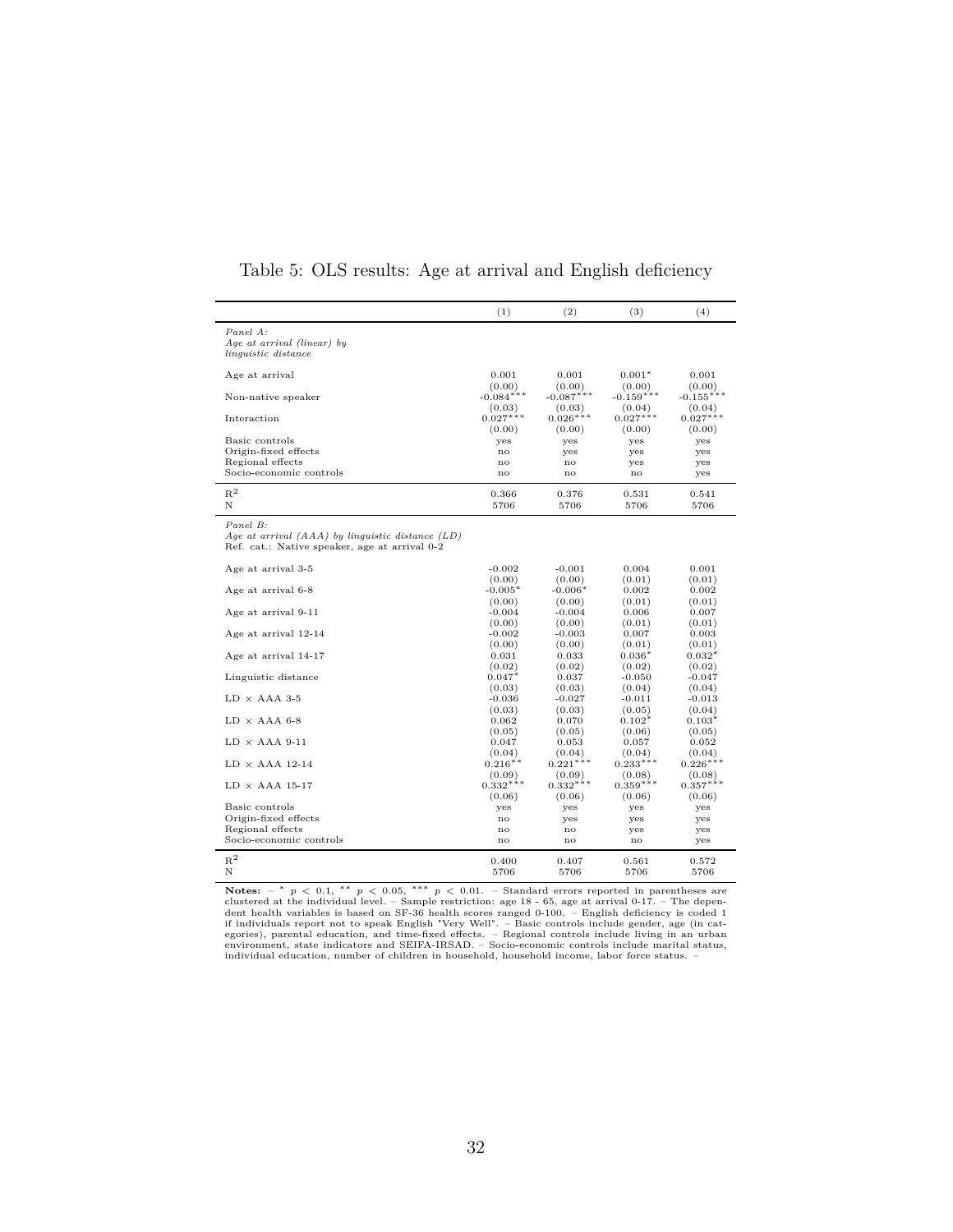|                                | English<br>Deficiency<br><b>OLS</b> | <b>OLS</b>   | IV <sub>1</sub> | Physical<br>Health<br>IV <sub>2</sub> | IV <sub>3</sub> | IV <sub>4</sub> |
|--------------------------------|-------------------------------------|--------------|-----------------|---------------------------------------|-----------------|-----------------|
|                                |                                     |              |                 |                                       |                 |                 |
| English deficiency             |                                     | $-11.942***$ | $-22.579**$     | $-21.102**$                           | $-23.168**$     | $-21.458**$     |
| Ref. cat.: Age at arrival 0-2  |                                     | (3.81)       | (10.35)         | (10.28)                               | (10.53)         | (9.52)          |
|                                |                                     |              |                 |                                       |                 |                 |
| Age at arrival 3-5             | 0.001                               | 0.888        | $-1.701$        | $-1.323$                              | $-0.546$        | 0.845           |
|                                | (0.01)                              | (1.94)       | (2.01)          | (1.94)                                | (2.05)          | (1.92)          |
| Age at arrival 6-8             | 0.002                               | 1.665        | $-0.197$        | $-0.229$                              | 0.927           | 1.738           |
|                                | (0.01)                              | (1.84)       | (1.75)          | (1.72)                                | (1.94)          | (1.83)          |
| Age at arrival 9-11            | 0.007                               | $-1.318$     | $-3.547*$       | $-3.311*$                             | $-2.271$        | $-1.342$        |
|                                | (0.01)                              | (1.99)       | (2.05)          | (1.99)                                | (2.13)          | (1.96)          |
| Age at arrival 12-14           | 0.003                               | $4.334**$    | 1.697           | 2.197                                 | 3.278           | $4.607**$       |
|                                | (0.01)                              | (2.14)       | (2.07)          | (2.06)                                | (2.21)          | (2.14)          |
| Age at arrival 14-17           | $0.032*$                            | $3.905*$     | 2.514           | 2.999                                 | 4.024           | $5.191*$        |
|                                | (0.02)                              | (2.22)       | (2.86)          | (2.85)                                | (3.04)          | (2.70)          |
| Linguistic distance            | $-0.047$                            | $-4.209$     | 2.089           | 1.608                                 | $-3.143$        | $-3.354$        |
|                                | (0.04)                              | (3.09)       | (1.96)          | (1.90)                                | (3.01)          | (3.03)          |
| $LD \times AAA$ 3-5            | $-0.013$                            |              |                 |                                       |                 |                 |
|                                | (0.04)                              |              |                 |                                       |                 |                 |
| $LD \times AAA$ 6-8            | $0.103*$                            |              |                 |                                       |                 |                 |
|                                | (0.05)                              |              |                 |                                       |                 |                 |
| $LD \times AAA 9-11$           | 0.052                               |              |                 |                                       |                 |                 |
|                                | (0.04)                              |              |                 |                                       |                 |                 |
| $LD \times AAA$ 12-14          | $0.226***$                          |              |                 |                                       |                 |                 |
|                                | (0.08)                              |              |                 |                                       |                 |                 |
| $LD \times AAA$ 14-17          | $0.357***$                          |              |                 |                                       |                 |                 |
|                                | (0.06)                              |              |                 |                                       |                 |                 |
| Basic controls                 |                                     |              |                 |                                       |                 |                 |
|                                | yes                                 | yes          | yes             | yes                                   | yes             | yes             |
| Origin-fixed effects           | yes                                 | yes          | no              | yes                                   | yes             | yes             |
| Regional effects               | yes                                 | yes          | $\mathbf{n}$    | $\mathbf{no}$                         | yes             | yes             |
| Socio-economic controls        | yes                                 | yes          | no              | no                                    | no              | yes             |
| $R^2$                          | 0.57                                | 0.22         | 0.09            | 0.11                                  | 0.15            | 0.16            |
| F-test of excluded instruments |                                     |              | 12.62           | 12.46                                 | 9.75            | 10.25           |
| N                              | 5706                                | 5706         | 5706            | 5706                                  | 5706            | 5706            |
|                                |                                     |              |                 |                                       |                 |                 |

Table 6: IV results: English deficiency and health outcomes

**Notes:**  $-$  \*  $p$  < 0.1, \*\*  $p$  < 0.05, \*\*\*  $p$  < 0.01. - Standard errors reported in parentheses are clustered at the individual level. - The dependent health variables is based on SF-36 health scores ranged 0-100. - Sa